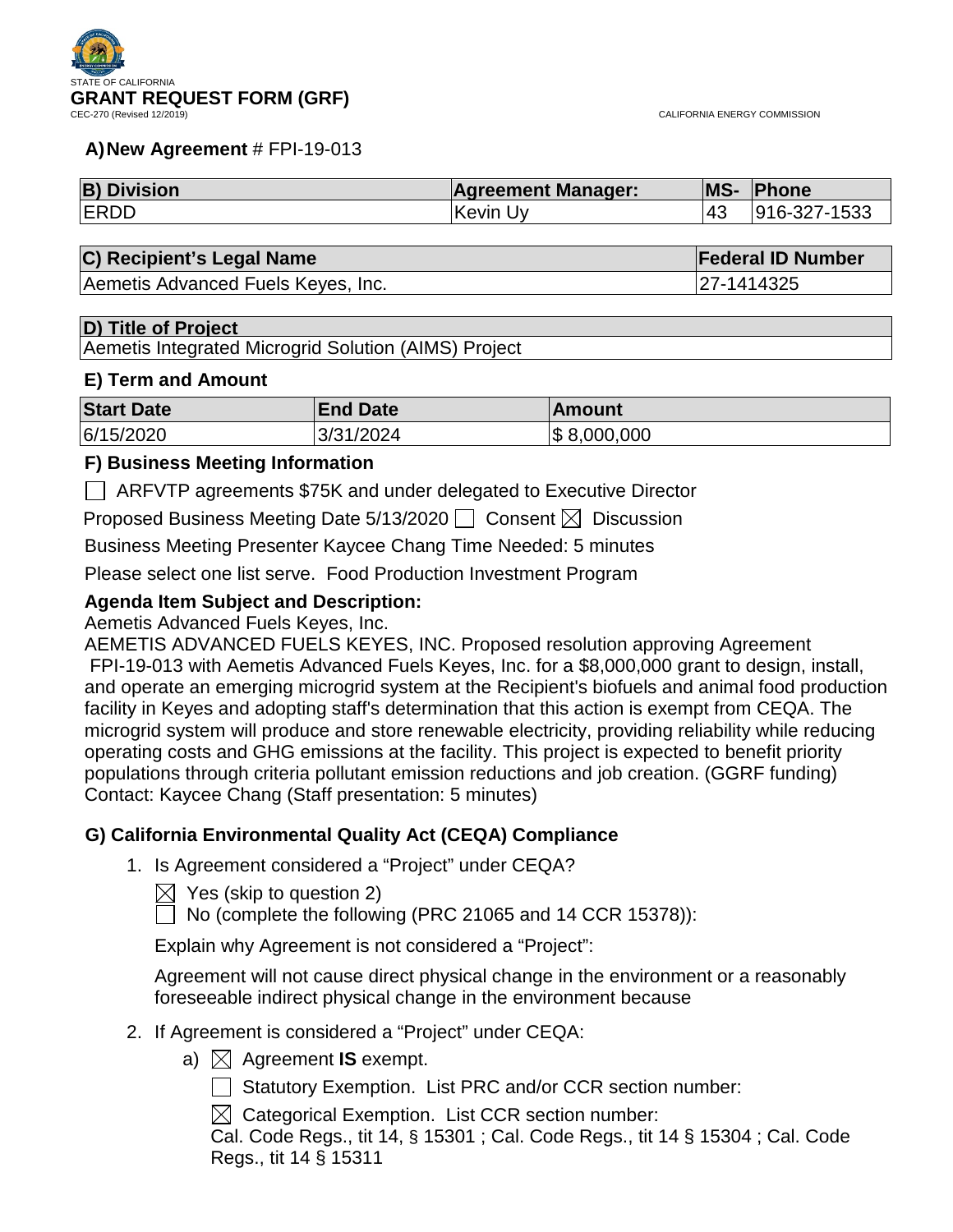

CALIFORNIA ENERGY COMMISSION

# Common Sense Exemption. 14 CCR 15061 (b) (3)

Explain reason why Agreement is exempt under the above section: California Code of Regulations, title 14, section 15301: The project involves minor alteration and operation of existing facilities. Solar arrays and battery energy storage system will be installed to power existing on-site biofuels and animal food production facility. These installations will not expand the existing use and will not have a significant effect on the environment.

California Code of Regulations, title 14, section 15304: The project to install solar arrays involves installation over disturbed land utilized in conjunction with the development. This project involves minor alterations in the condition of land including minor trenching and backfilling where the surface is restored. These activities will will not have a significant effect on the environment.

California Code of Regulations, title 14, section 15311: The project will install new solar arrays to serve the existing, onsite biofuels and animal food production facility. These installations will not expand the existing agricultural use and will not have a significant effect the environment.

Each exemption is an independent basis for finding the project exempt.

b) Agreement **IS NOT** exempt. (consult with the legal office to determine next steps)

Check all that apply

 $\Box$  Initial Study

 $\Box$  Negative Declaration

**Mitigated Negative Declaration** 

Environmental Impact Report

 $\Box$  Statement of Overriding Considerations

#### **H) List all subcontractors (major and minor) and equipment vendors:** (attach additional sheets as necessary)

| , Legal Company Name:                   | <b>Budget</b> |
|-----------------------------------------|---------------|
| Build Momentum dba Momentum             | \$99,000      |
| <b>REC Solar Commercial Corporation</b> | \$99,000      |

# **I) List all key partners: (attach additional sheets as necessary)**

#### **Legal Company Name:**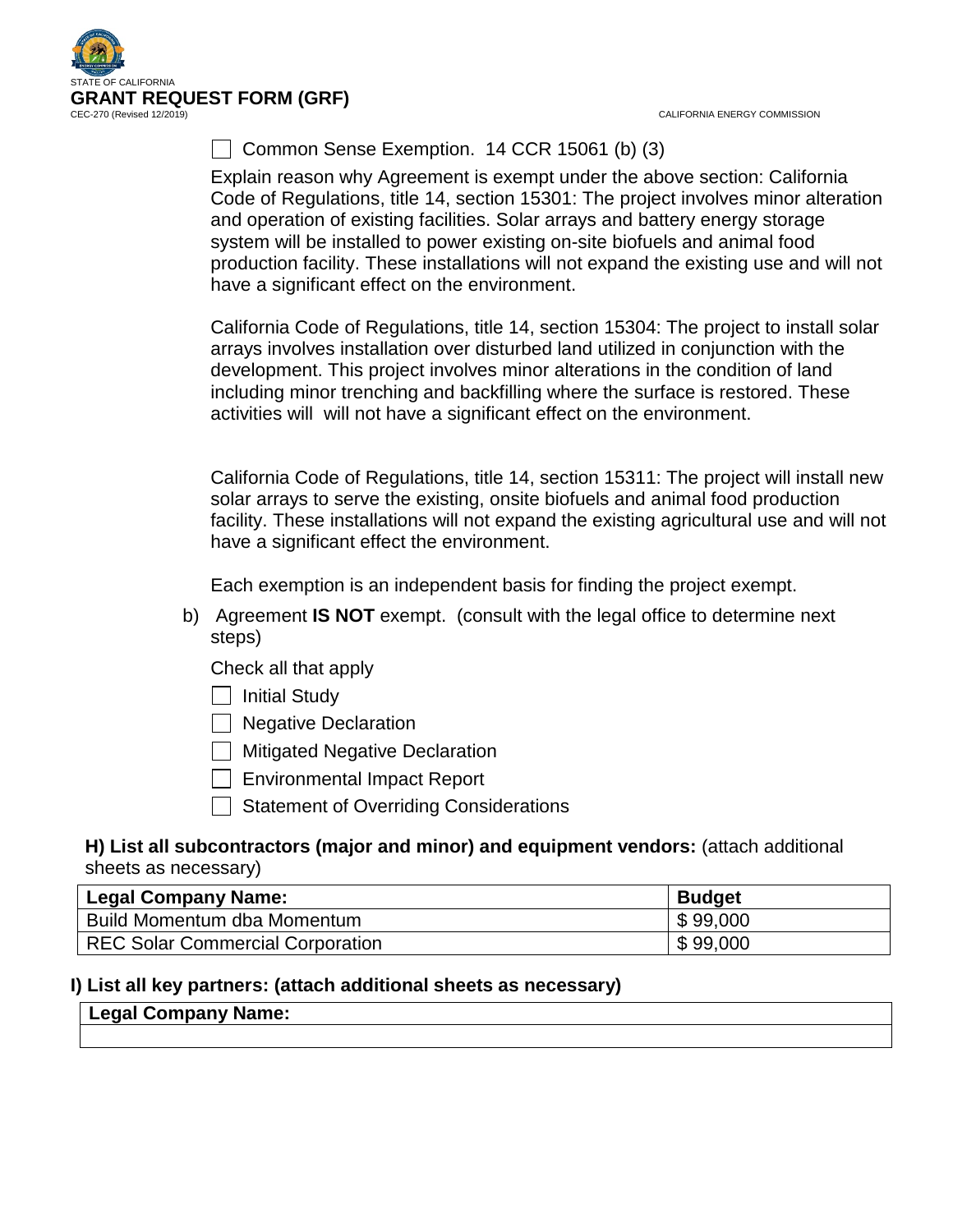

CALIFORNIA ENERGY COMMISSION

# **J) Budget Information**

| <b>Funding Source</b> | <b>Funding Year of</b><br>Appropriation | <b>Budget List</b><br><b>Number</b> | <b>Amount</b> |
|-----------------------|-----------------------------------------|-------------------------------------|---------------|
| <b>IGGRF</b>          | $18 - 19$                               | 301.002AB                           | \$8,000,000   |
|                       |                                         |                                     |               |

R&D Program Area: EERO: FPIP TOTAL: \$8,000,000

Explanation for "Other" selection

Reimbursement Contract #: Federal Agreement #:

# **K) Recipient's Contact Information**

# **1. Recipient's Administrator/Officer**

Name: Jeff Welch Address: 20400 Stevens Creek Blvd. Ste 700 City, State, Zip: Cupertino, CA 95014-2296 Phone: 206-412-4253 E-Mail: jwelch@aemetis.com

# **2. Recipient's Project Manager**

Name: Jeff Welch Address: 20400 Stevens Creek Blvd Ste 700 City, State, Zip: Cupertino, CA 95014-2296 Phone: 206-412-4253 E-Mail: jwelch@aemetis.com

# **L) Selection Process Used**

 $\bowtie$  Competitive Solicitation Solicitation #: GFO-19-901

First Come First Served Solicitation Solicitation #:

# **M) The following items should be attached to this GRF**

- 1. Exhibit A, Scope of Work  $\boxtimes$  Attached
- 2. Exhibit B, Budget Detail  $\boxtimes$  Attached
- 3. CEC 105, Questionnaire for Identifying Conflicts  $\boxtimes$  Attached
- 4. Recipient Resolution  $\boxtimes$  N/A  $\Box$  Attached
- 5. CEQA Documentation  $\Box$  N/A  $\boxtimes$  Attached

#### **\_\_\_\_\_\_\_\_\_\_\_\_\_\_\_\_\_\_\_\_\_\_\_\_\_\_\_ \_\_\_\_\_\_\_\_\_\_\_\_\_\_ Agreement Manager Date**

**\_\_\_\_\_\_\_\_\_\_\_\_\_\_\_\_\_\_\_\_\_\_\_\_\_\_\_ \_\_\_\_\_\_\_\_\_\_\_\_\_\_ Office Manager Date** 

**\_\_\_\_\_\_\_\_\_\_\_\_\_\_\_\_\_\_\_\_\_\_\_\_\_\_\_ \_\_\_\_\_\_\_\_\_\_\_\_\_\_ Deputy Director Date** 

| N/A |
|-----|
|     |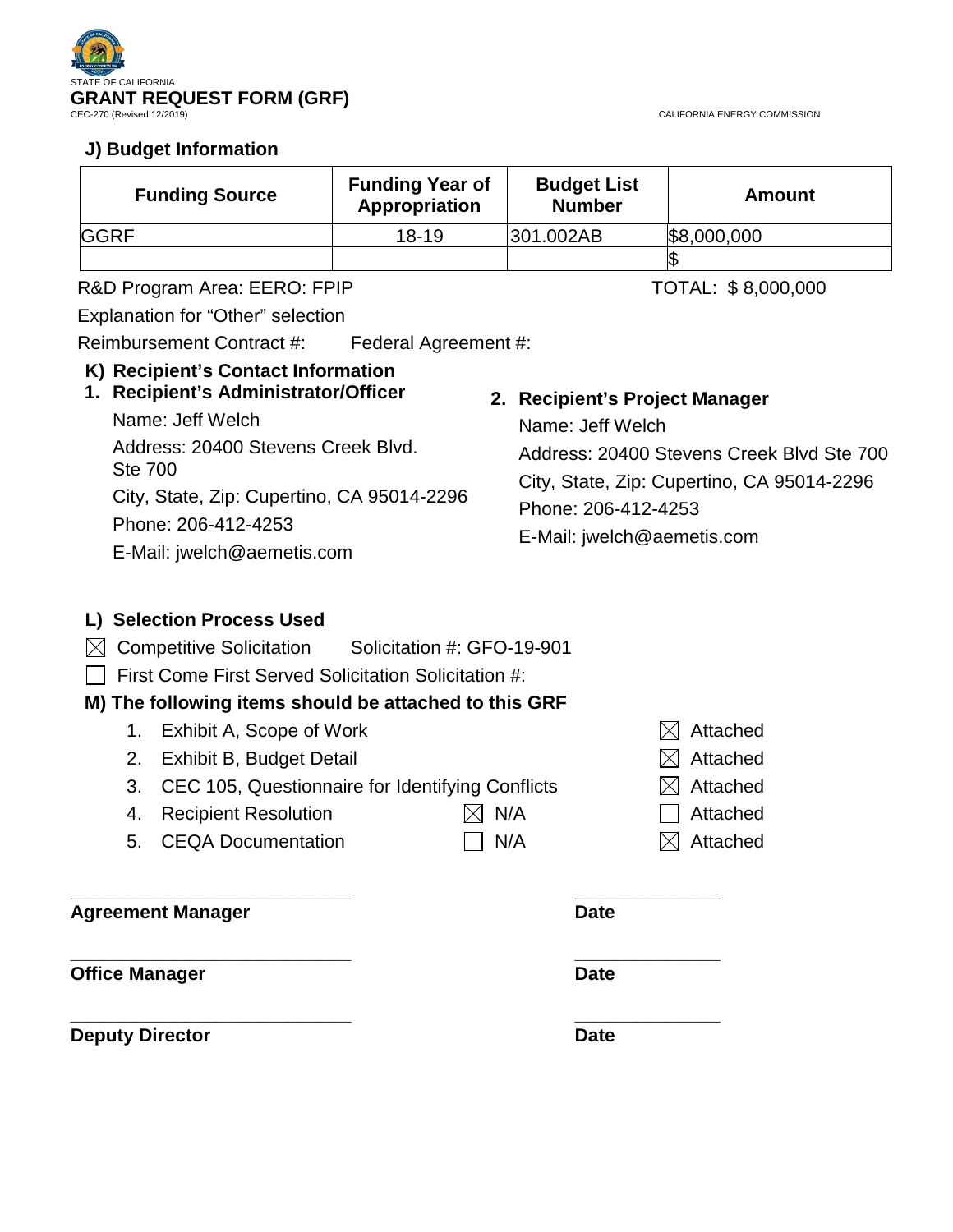# **I. TASK ACRONYM/TERM LISTS**

# **A. Task List**

| Task# | CPR <sup>1</sup> | <b>Task Name</b>                           |
|-------|------------------|--------------------------------------------|
|       |                  | <b>General Project Tasks</b>               |
|       |                  | <b>Project Design</b>                      |
| 3     |                  | Site Preparation and Equipment Procurement |
|       |                  | <b>Equipment Installation</b>              |
| 5     |                  | Measurement and Verification               |
|       |                  | Technology/Knowledge Transfer Activities   |

#### **B. Acronym/Term List**

| <b>Acronym/Term</b> | <b>Meaning</b>                       |
|---------------------|--------------------------------------|
| <b>BESS</b>         | <b>Battery Energy Storage System</b> |
| <b>CAM</b>          | Commission Agreement Manager         |
| CAO                 | <b>Commission Agreement Officer</b>  |
| <b>CPR</b>          | <b>Critical Project Review</b>       |
| <b>GHG</b>          | Greenhouse Gas                       |
| M&V                 | <b>Measurement and Verification</b>  |
| <b>PV</b>           | Photovoltaic                         |
| Recipient           | Aemetis Advanced Fuels Keyes, Inc.   |

### **II. PURPOSE OF AGREEMENT, PROBLEM/SOLUTION STATEMENT, AND GOALS AND OBJECTIVES**

#### **A. Purpose of Agreement**

The purpose of this Agreement is to fund the design, installation, and operation of an emerging microgrid technology that reduces electricity consumption and greenhouse gas (GHG) emissions at the Recipient's biofuels and animal food production facility.

### **B. Problem/ Solution Statement**

#### **Problem**

The margins for food production are quite tight and food production operations are often carbon intensive. In addition, many food production facilities suffer from unreliable electric service, which can result in power outages. During a power outage any perishable feedstock, products, and by-products may degrade and become unsaleable. Power outages and increasing electricity costs result in production costs increasing as

 $\overline{a}$ 

<span id="page-3-0"></span><sup>1</sup> Please see subtask 1.3 in Part III of the Scope of Work (General Project Tasks) for a description of Critical Project Review (CPR) Meetings.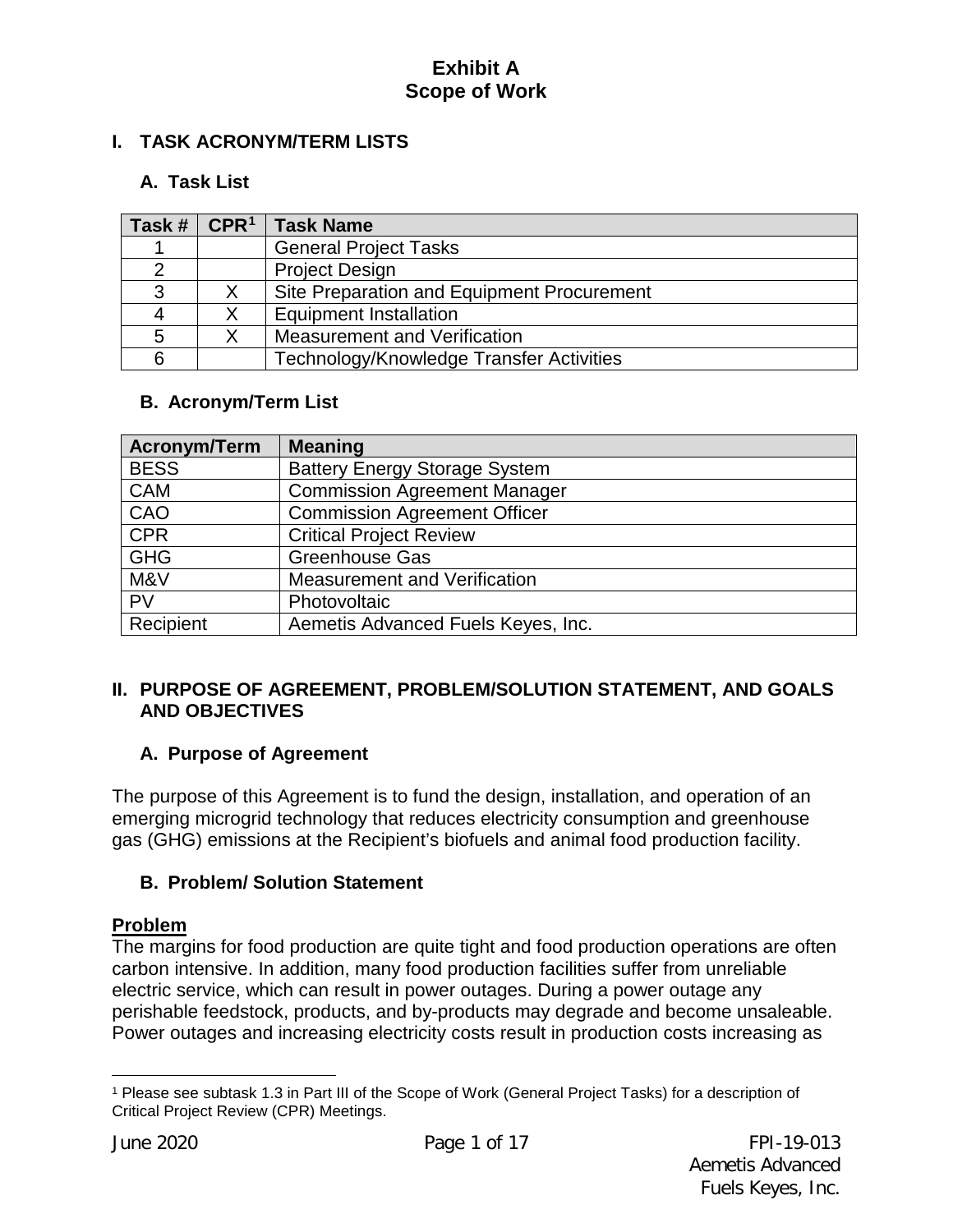well. There is a need to demonstrate reliable, low-cost renewable electricity production at food processing facilities, which can lower GHG emissions while reducing food production costs.

# **Solution**

The Recipient will design, install, and operate an emerging microgrid system that reduces energy consumption, operating costs, and GHG emissions at the Recipient's biofuels and animal food production facility. Specifically, solar photovoltaics (PV), a battery energy storage system (BESS), and a microgrid controller will be installed. In doing so, this project will demonstrate the potential to reduce the financial risk associated with power outages while also reducing GHG emissions at food processing facilities.

# **C. Goals and Objectives of the Agreement**

# **Agreement Goals**

The goals of this Agreement are to reduce GHG emissions and energy consumption by implementing an emerging microgrid system at the Recipient's biofuels and animal food production facility.

# **Agreement Objectives**

The objectives of this Agreement are to:

- Measure the facility's electricity and natural gas consumption in order to establish a baseline for future comparisons.
- Design, install, and operate a microgrid system including solar PV, BESS, and microgrid controller at the facility.
- Measure electricity production, battery charging and discharging, GHG emission reductions, and off-grid capabilities of the functional microgrid.
- Reduce output of the facility's existing boiler resulting in annual natural gas consumption reduction of at least 10 percent approximately equivalent to 1.2 million therms.
- Produce at least 3 million kilowatt hours of renewable electricity.
- Reduce facility GHG emissions by at least 10 percent approximately equivalent to 6,800 metric tons of carbon dioxide equivalent per year.
- Demonstrate the technical, economic, and resiliency benefits of microgrid systems in industrial facility application.
- Distribute \$30,000 in scholarships to students from low-income or disadvantaged communities.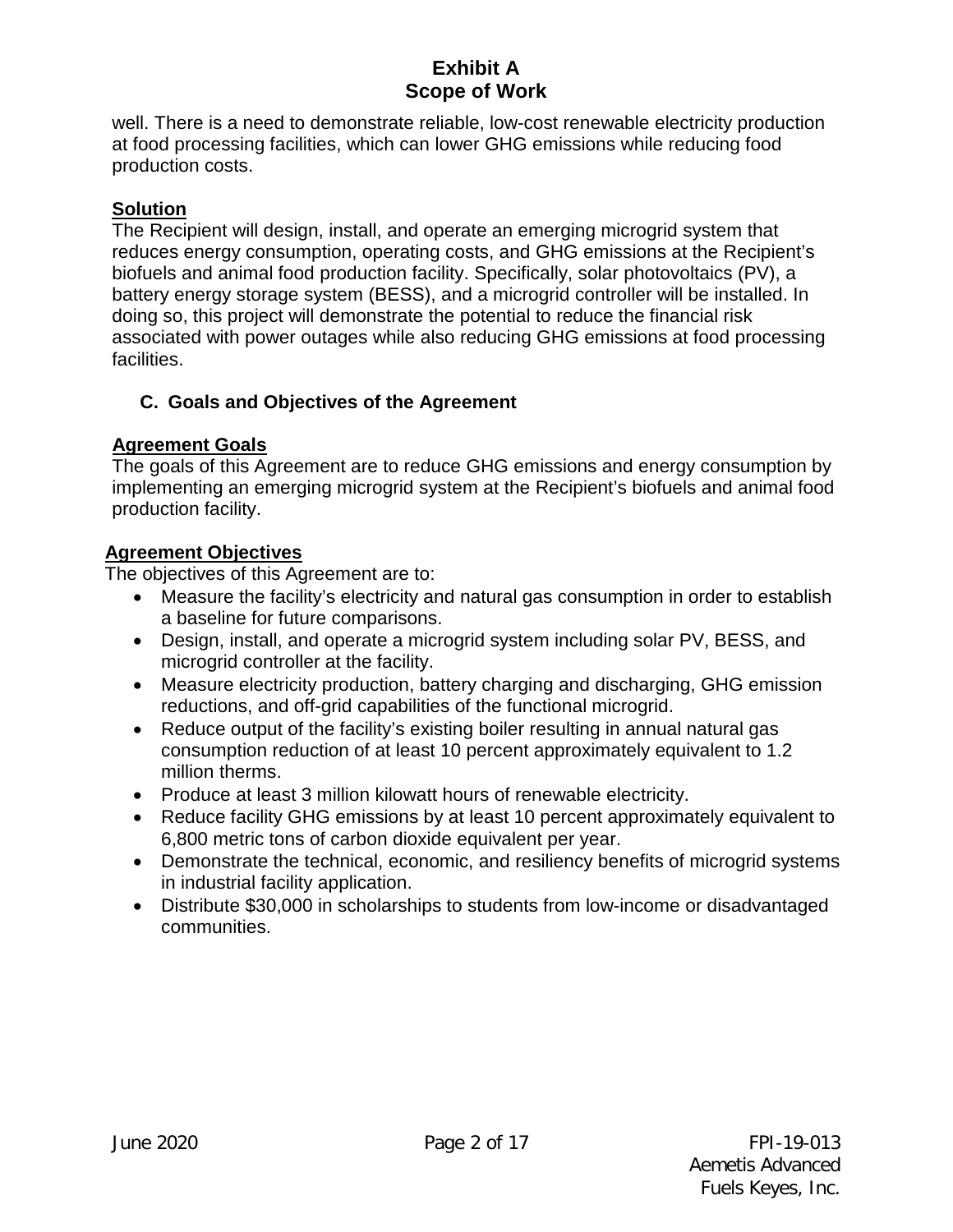# **III. TASK 1 GENERAL PROJECT TASKS**

# **PRODUCTS**

# **Subtask 1.1 Products**

The goal of this subtask is to establish the requirements for submitting project products (e.g., reports, summaries, plans, and presentation materials). Unless otherwise specified by the Commission Agreement Manager (CAM), the Recipient must deliver products as required below by the dates listed in the **Project Schedule (Part V).** Products that require a draft version are indicated by marking **"(draft and final)"** after the product name in the "Products" section of the task/subtask. If "(draft and final)" does not appear after the product name, only a final version of the product is required. With respect to due dates within this Scope of Work, **"days"** means working days.

# **The Recipient shall:**

For products that require a draft version, including the Final Report Outline and Final Report

- Submit all draft products to the CAM for review and comment in accordance with the Project Schedule (Part V). The CAM will provide written comments to the Recipient on the draft product within 15 days of receipt, unless otherwise specified in the task/subtask for which the product is required.
- Consider incorporating all CAM comments into the final product. If the Recipient disagrees with any comment, provide a written response explaining why the comment was not incorporated into the final product.
- Submit the revised product and responses to comments within 10 days of notice by the CAM, unless the CAM specifies a longer time period, or approves a request for additional time.

# For products that require a final version only

Submit the product to the CAM for acceptance. The CAM may request minor revisions or explanations prior to acceptance.

# For all products

• Submit all data and documents required as products in accordance with the following:

# Instructions for Submitting Electronic Files and Developing Software:

# o **Electronic File Format**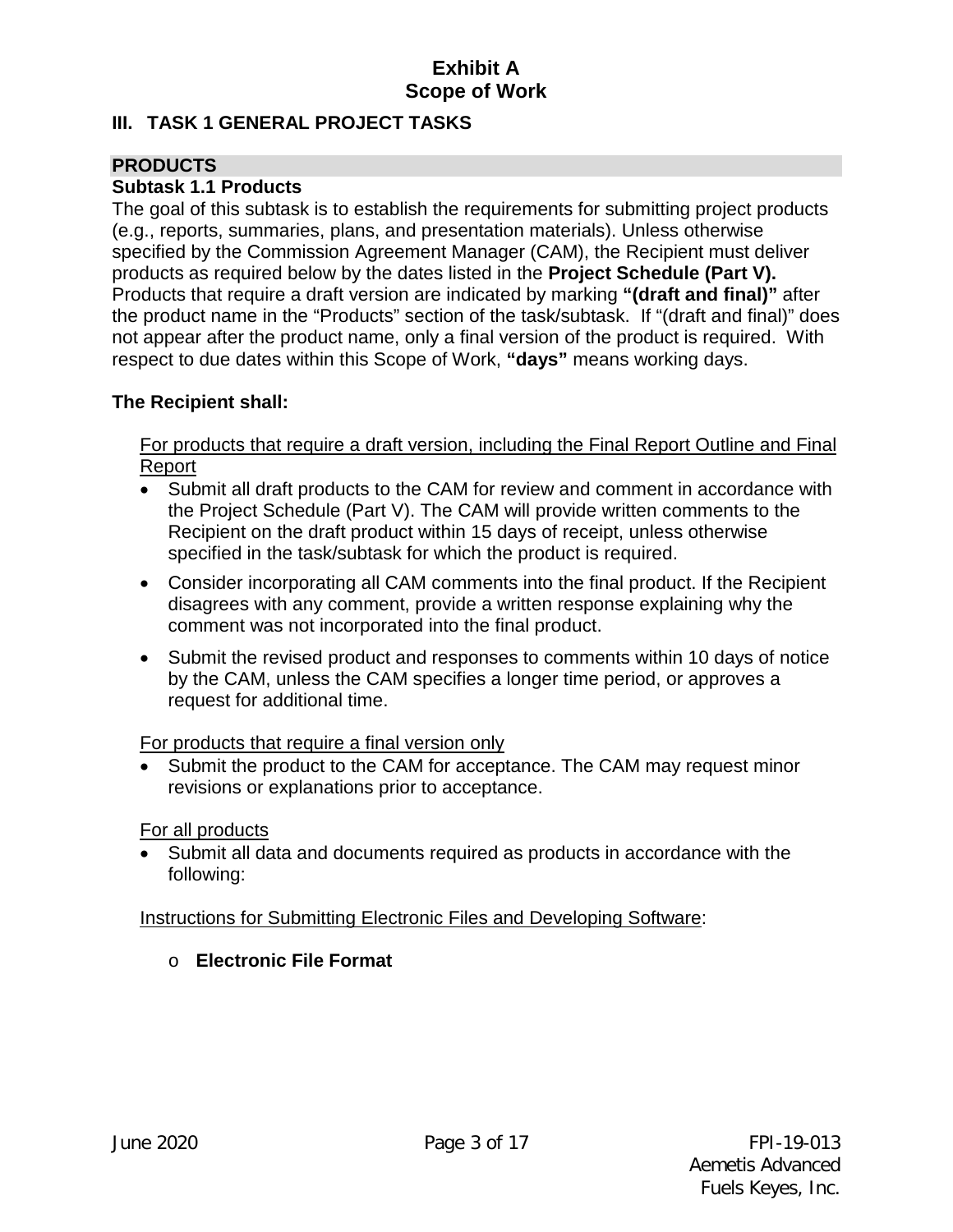Submit all data and documents required as products under this Agreement in an electronic file format that is fully editable and compatible with the Energy Commission's software and Microsoft (MS)-operating computing platforms, or with any other format approved by the CAM. Deliver an electronic copy of the full text of any Agreement data and documents in a format specified by the CAM, such as memory stick or CD-ROM.

The following describes the accepted formats for electronic data and documents provided to the Energy Commission as products under this Agreement, and establishes the software versions that will be required to review and approve all software products:

- Data sets will be in MS Access or MS Excel file format (version 2007 or later), or any other format approved by the CAM.
- Text documents will be in MS Word file format, version 2007 or later.
- Documents intended for public distribution will be in PDF file format.
- **The Recipient must also provide the native Microsoft file format.**
- **Project management documents will be in Microsoft Project file format,** version 2007 or later.

# o **Software Application Development**

Use the following standard Application Architecture components in compatible versions for any software application development required by this Agreement (e.g., databases, models, modeling tools), unless the CAM approves other software applications such as open source programs:

- Microsoft ASP.NET framework (version 3.5 and up). Recommend 4.0.
- Microsoft Internet Information Services (IIS), (version 6 and up) Recommend 7.5.
- Visual Studio.NET (version 2008 and up). Recommend 2010.
- C# Programming Language with Presentation (UI), Business Object and Data Layers.
- SQL (Structured Query Language).
- Microsoft SQL Server 2008, Stored Procedures. Recommend 2008 R2.
- Microsoft SQL Reporting Services. Recommend 2008 R2.
- **XML** (external interfaces).

Any exceptions to the Electronic File Format requirements above must be approved in writing by the CAM. The CAM will consult with the Energy Commission's Information Technology Services Branch to determine whether the exceptions are allowable.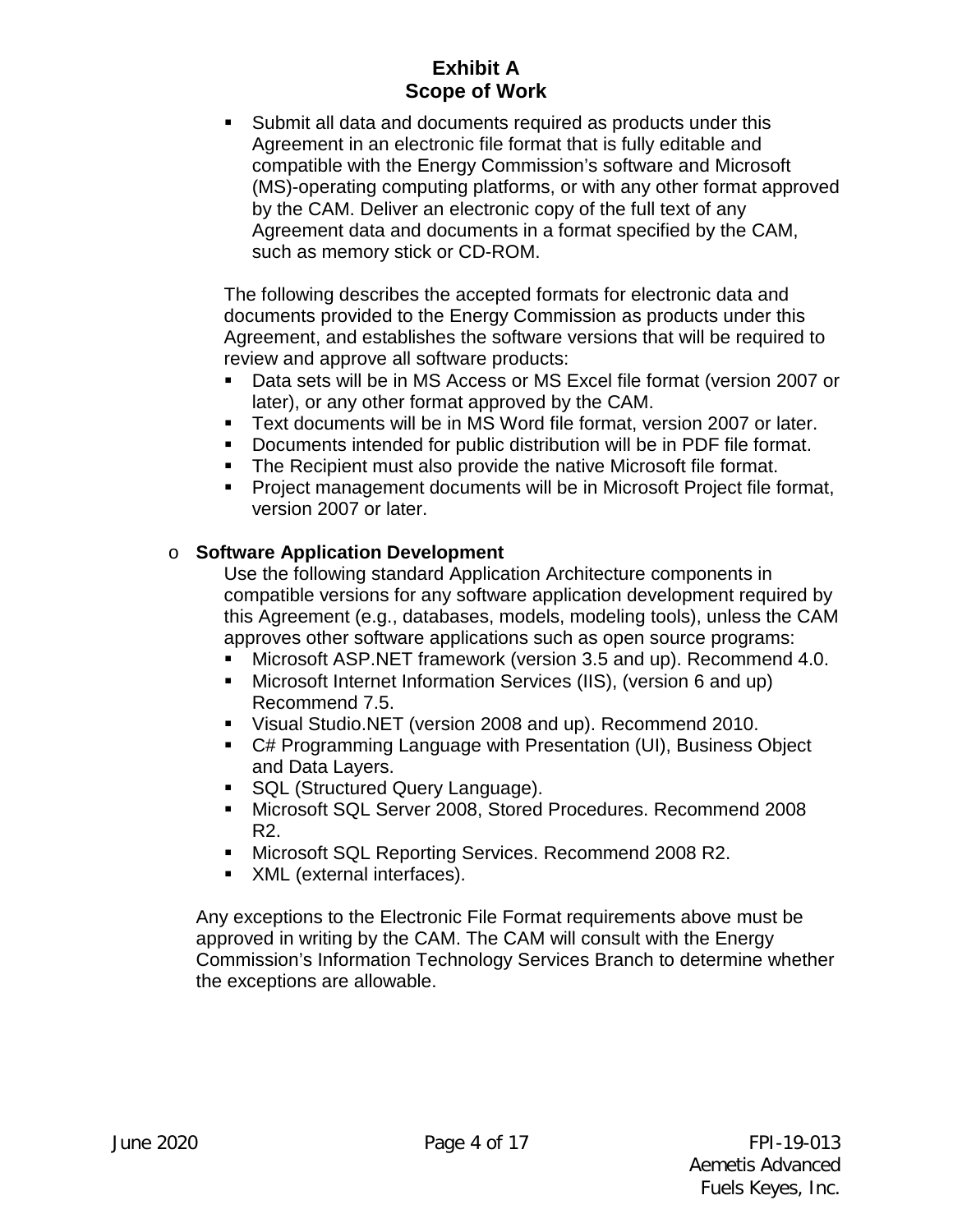# *MEETINGS*

### **Subtask 1.2 Kick-off Meeting**

The goal of this subtask is to establish the lines of communication and procedures for implementing this Agreement.

### **The Recipient shall:**

• Attend a "Kick-off" meeting with the CAM, the Commission Agreement Officer (CAO), and any other Energy Commission staff relevant to the Agreement. The Recipient will bring its Project Manager and any other individuals designated by the CAM to this meeting. The administrative and technical aspects of the Agreement will be discussed at the meeting. Prior to the meeting, the CAM will provide an agenda to all potential meeting participants. The meeting may take place in person or by electronic conferencing (e.g., WebEx), with approval of the CAM.

The administrative portion of the meeting will include discussion of the following:

- o Terms and conditions of the Agreement;
- o Administrative products (subtask 1.1);
- o CPR meetings (subtask 1.3);
- o Match fund documentation (subtask 1.6);
- o Permit documentation (subtask 1.7);
- o Subcontracts (subtask 1.8); and
- o Any other relevant topics.

The technical portion of the meeting will include discussion of the following:

- o The CAM's expectations for accomplishing tasks described in the Scope of Work;
- o An updated Project Schedule;
- o Technical products (subtask 1.1);
- o Progress reports and invoices (subtask 1.5);
- o Final Report (subtask 1.6); and
- o Any other relevant topics.
- Provide an *Updated Project Schedule, List of Match Funds,* and *List of Permits*, as needed to reflect any changes in the documents.

# **The CAM shall:**

- Designate the date and location of the meeting.
- Send the Recipient a *Kick-off Meeting Agenda*.

# **Recipient Products:**

- Updated Project Schedule *(if applicable)*
- Updated List of Match Funds *(if applicable)*
- Updated List of Permits *(if applicable)*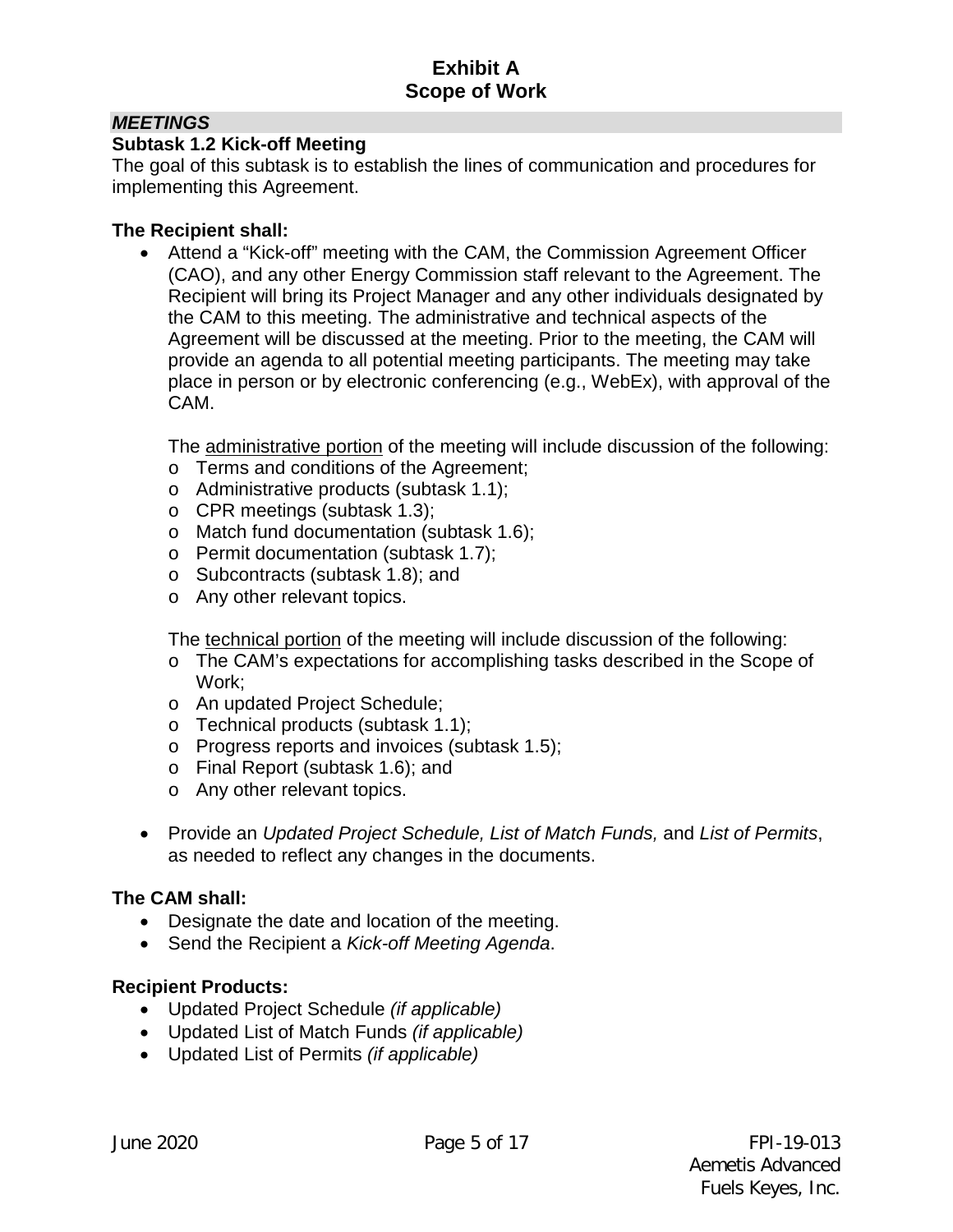#### **CAM Product:**

• Kick-off Meeting Agenda

### **Subtask 1.3 Critical Project Review (CPR) Meetings**

The goal of this subtask is to determine if the project should continue to receive Energy Commission funding, and if so whether any modifications must be made to the tasks, products, schedule, or budget. CPR meetings provide the opportunity for frank discussions between the Energy Commission and the Recipient. As determined by the CAM, discussions may include project status, challenges, successes, final report preparation, and progress on technical transfer and production readiness activities (if applicable). Participants will include the CAM and the Recipient, and may include the CAO and any other individuals selected by the CAM to provide support to the Energy Commission.

CPR meetings generally take place at key, predetermined points in the Agreement, as determined by the CAM and as shown in the Task List on page 1 of this Exhibit. However, the CAM may schedule additional CPR meetings as necessary. The budget will be reallocated to cover the additional costs borne by the Recipient, but the overall Agreement amount will not increase. CPR meetings generally take place at the Energy Commission, but they may take place at another location, or may be conducted via electronic conferencing (e.g., WebEx) as determined by the CAM.

#### **The Recipient shall:**

- Prepare a *CPR Report* for each CPR meeting that: (1) discusses the progress of the Agreement toward achieving its goals and objectives; and (2) includes recommendations and conclusions regarding continued work on the project.
- Submit the CPR Report along with any other *Task Products* that correspond to the technical task for which the CPR meeting is required (i.e., if a CPR meeting is required for Task 2, submit the Task 2 products along with the CPR Report).
- Attend the CPR meeting.
- Present the CPR Report and any other required information at each CPR meeting.

#### **The CAM shall:**

- Determine the location, date, and time of each CPR meeting with the Recipient's input.
- Send the Recipient a *CPR Agenda* and a *List of Expected CPR Participants* in advance of the CPR meeting. If applicable, the agenda will include a discussion of match funding and permits.
- Conduct and make a record of each CPR meeting. Provide the Recipient with a *Schedule for Providing a Progress Determination* on continuation of the project.
- Determine whether to continue the project, and if so whether modifications are needed to the tasks, schedule, products, or budget for the remainder of the Agreement. If the CAM concludes that satisfactory progress is not being made, this conclusion will be referred to the Deputy Director of the Energy Research and Development Division.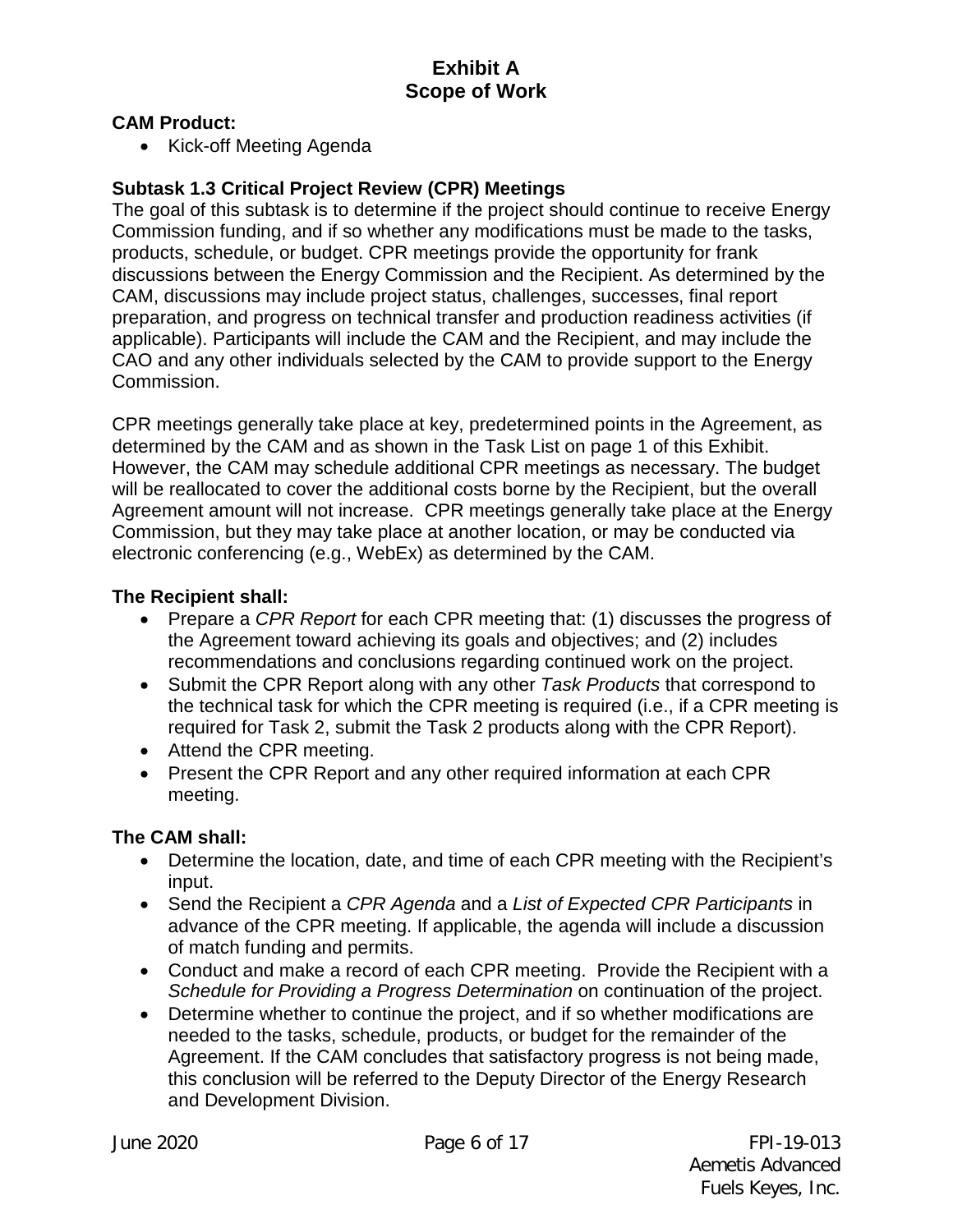• Provide the Recipient with a *Progress Determination* on continuation of the project, in accordance with the schedule. The Progress Determination may include a requirement that the Recipient revise one or more products.

# **Recipient Products:**

- CPR Report(s)
- Task Products (draft and/or final as specified in the task)

# **CAM Products:**

- CPR Agenda
- List of Expected CPR Participants
- Schedule for Providing a Progress Determination
- Progress Determination

# **Subtask 1.4 Final Meeting**

The goal of this subtask is to complete the closeout of this Agreement.

# **The Recipient shall:**

• Meet with Energy Commission staff to present project findings, conclusions, and recommendations. The final meeting must be completed during the closeout of this Agreement. This meeting will be attended by the Recipient and CAM, at a minimum. The (meeting may occur in person or by electronic conferencing (e.g., WebEx), with approval of the CAM.

The technical and administrative aspects of Agreement closeout will be discussed at the meeting, which may be divided into two separate meetings at the CAM's discretion.

- $\circ$  The technical portion of the meeting will involve the presentation of findings, conclusions, and recommended next steps (if any) for the Agreement. The CAM will determine the appropriate meeting participants.
- o The administrative portion of the meeting will involve a discussion with the CAM and the CAO of the following Agreement closeout items:
	- Disposition of any state-owned equipment.
	- Need to file a Uniform Commercial Code Financing Statement (Form UCC-1) regarding the Energy Commission's interest in patented technology.
	- The Energy Commission's request for specific "generated" data (not already provided in Agreement products).
	- Need to document the Recipient's disclosure of "subject inventions" developed under the Agreement.
	- "Surviving" Agreement provisions such as repayment provisions and confidential products.
	- Final invoicing and release of retention.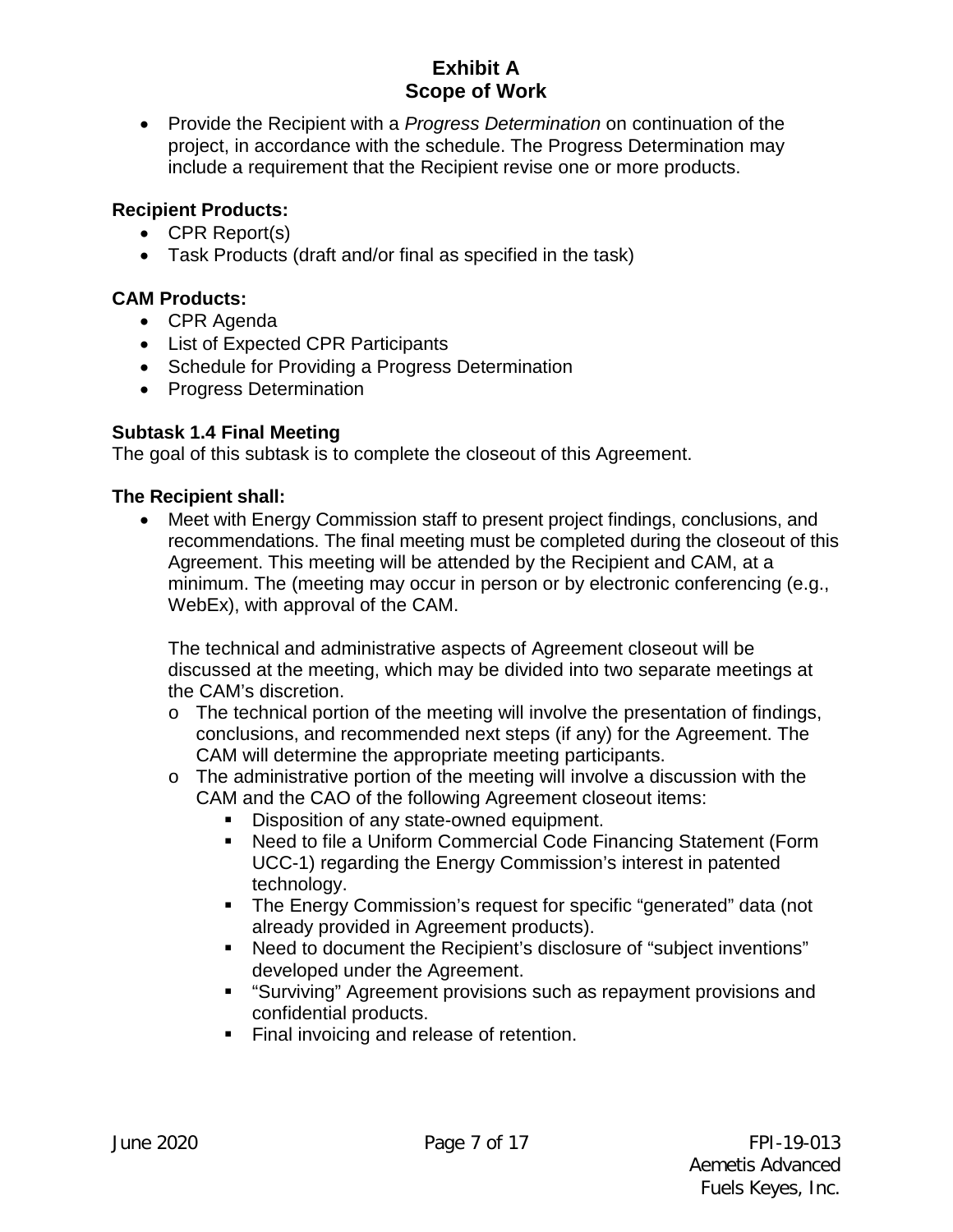- Prepare a *Final Meeting Agreement Summary* that documents any agreement made between the Recipient and Commission staff during the meeting.
- Prepare a *Schedule for Completing Agreement Closeout Activities*.
- Provide *All Draft and Final Written Products* on a CD-ROM or USB memory stick, organized by the tasks in the Agreement.

### **Products:**

- Final Meeting Agreement Summary *(if applicable)*
- Schedule for Completing Agreement Closeout Activities
- All Draft and Final Written Products

### *REPORTS AND INVOICES*

### **Subtask 1.5 Progress Reports and Invoices**

The goals of this subtask are to: (1) periodically verify that satisfactory and continued progress is made towards achieving the project objectives of this Agreement; and (2) ensure that invoices contain all required information and are submitted in the appropriate format.

### **The Recipient shall:**

- Submit a quarterly *Progress Report* to the CAM. Each progress report must:
	- o Summarize progress made on all Agreement activities as specified in the scope of work for the preceding month, including accomplishments, problems, milestones, products, schedule, fiscal status, and an assessment of the ability to complete the Agreement within the current budget and any anticipated cost overruns. See the Progress Report Format Attachment for the recommended specifications.
- Submit a quarterly *Invoice* that follows the instructions in the "Payment of Funds" section of the terms and conditions, including a financial report on Match Fund and in-state expenditures.

#### **Products:**

- Progress Reports
- Invoices

# **Subtask 1.6 Final Report**

The goal of this subtask is to prepare a comprehensive Final Report that describes the original purpose, approach, results, and conclusions of the work performed under this Agreement. The CAM will review the Final Report according to the Project Schedule. When creating the Final Report, the Recipient must use the Style Manual provided by the CAM.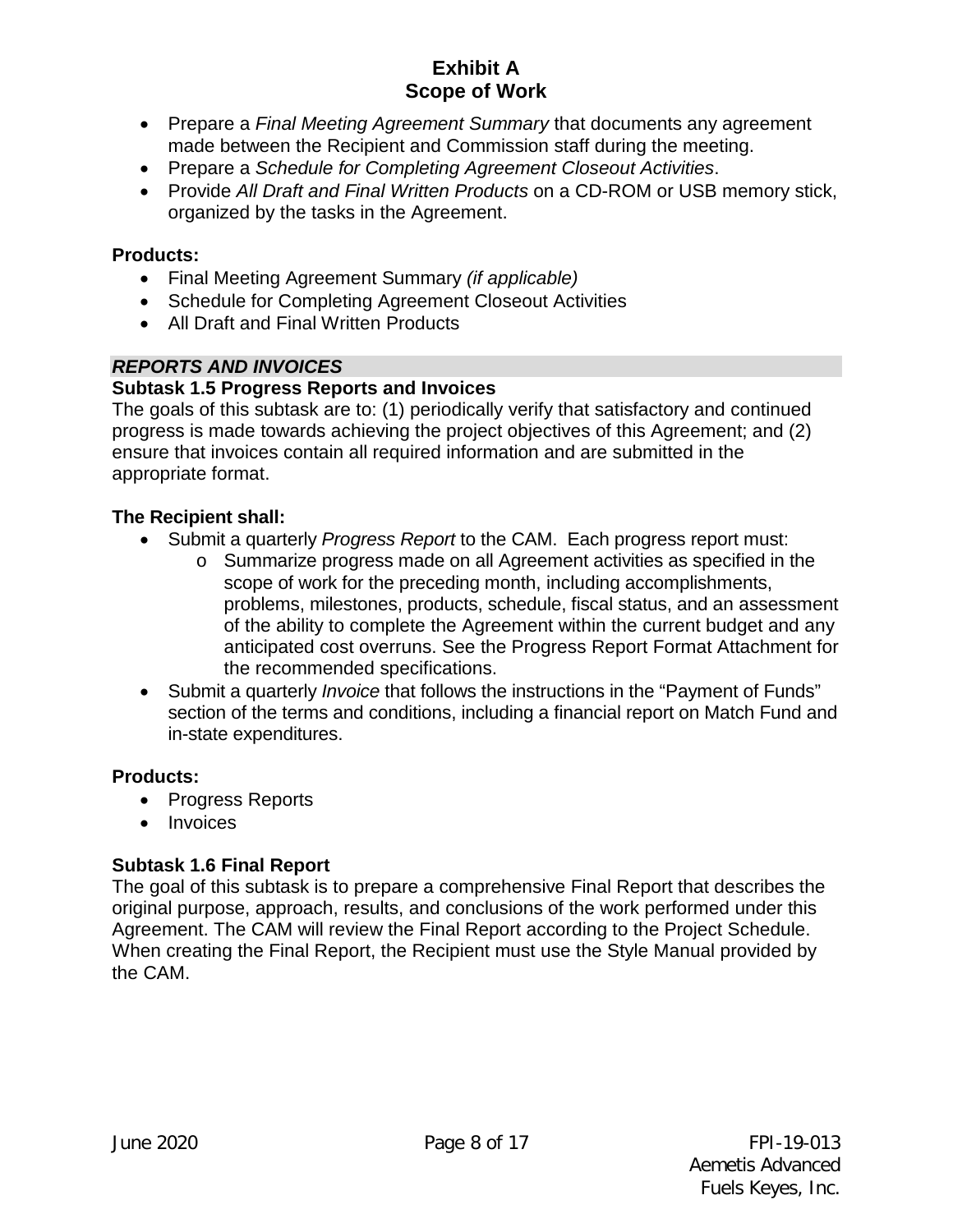# **The Recipient shall:**

- 1) Prepare a *Final Report* for this Agreement in accordance with the Style Manual, and Final Report Template provided by the CAM with the following considerations:
	- Ensure that the report includes the following items, in the following order:
		- Cover page (**required**)
		- Credits page on the reverse side of cover with legal disclaimer (**required**)
		- Acknowledgements page (optional)
		- Table of Contents (**required**, followed by List of Figures and List of Tables, if needed)
		- Executive summary (**required)** following the Executive Summary Template
		- Include a summary table that includes the following information, but is not limited to (**required)**:
			- o Recipient name;
			- o Project description;
			- o Project location(s);
			- o Census tract;
			- o Dates: project selected and completed;
			- o GGRF dollars allocated;
			- o Leveraged and/or match funds;
			- o Estimated/actual total project GHG emission reductions;
			- o Estimated/actual energy saved (kWh, therms, or other fuels) for energy efficiency projects;
			- o Estimated/actual energy generated (kWh or therm equivalents) for renewable energy projects;
			- o Other benefits or results;
			- o Other market sectors that can benefit from the project
			- o Benefits to priority populations.
		- Appendices Include a copy of the M&V report for each demonstration site funded by the Energy Commission grant). (**required)**
	- Follow the Style Guide format requirements for headings, figures/tables, citations, and acronyms/abbreviations.
	- **Ensure that the document omits subjective comments and** opinions. However, recommendations in the conclusion of the report are allowed.
- Submit a draft of the report to the CAM for review and comment according to the project schedule. The CAM will provide written comments to the Recipient on the draft product within 15 days of receipt
- Consider incorporating all CAM comments into the Final Report. If the Recipient disagrees with any comment, provide a written response explaining why the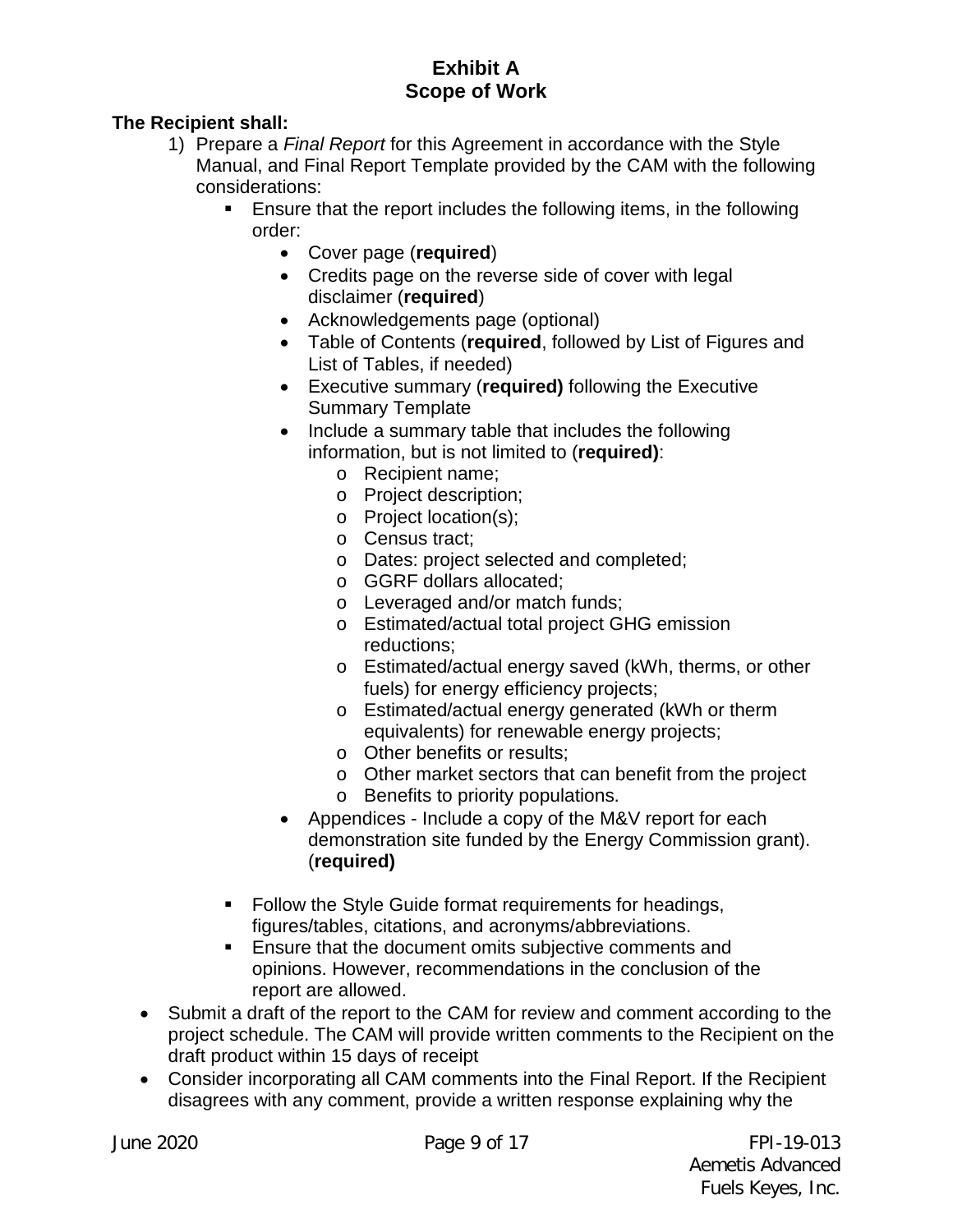comment was not incorporated into the final product

- Submit the revised Final Report and responses to comments within 10 days of notice by the CAM, unless the CAM specifies a longer time period or approves a request for additional time.
- Submit one bound copy of the *Final Report* to the CAM along with *Written Responses to Comments on the Draft Final Report*.

#### **Products**:

- Final Report (draft and final)
- Written Responses to Comments on the Draft Final Report

#### **CAM Product:**

• Written Comments on the Draft Final Report

### *MATCH FUNDS, PERMITS, AND SUBCONTRACTS*

#### **Subtask 1.7 Match Funds**

The goal of this subtask is to ensure that the Recipient obtains any match funds planned for this Agreement and applies them to the Agreement during the Agreement term.

While the costs to obtain and document match funds are not reimbursable under this Agreement, the Recipient may spend match funds for this task. The Recipient may only spend match funds during the Agreement term, either concurrently or prior to the use of Energy Commission funds. Match funds must be identified in writing, and the Recipient must obtain any associated commitments before incurring any costs for which the Recipient will request reimbursement.

#### **The Recipient shall:**

• Prepare a *Match Funds Status Letter* that documents the match funds committed to this Agreement. If no match funds were part of the proposal that led to the Energy Commission awarding this Agreement and none have been identified at the time this Agreement starts, then state this in the letter.

If match funds were a part of the proposal that led to the Energy Commission awarding this Agreement, then provide in the letter:

- o A list of the match funds that identifies:
	- The amount of cash match funds, their source(s) (including a contact name, address, and telephone number), and the task(s) to which the match funds will be applied.
	- The amount of each in-kind contribution, a description of the contribution type (e.g., property, services), the documented market or book value, the source (including a contact name, address, and telephone number), and the task(s) to which the match funds will be applied. If the in-kind contribution is equipment or other tangible or real property, the Recipient must identify its owner and provide a contact name, address, telephone number, and the address where the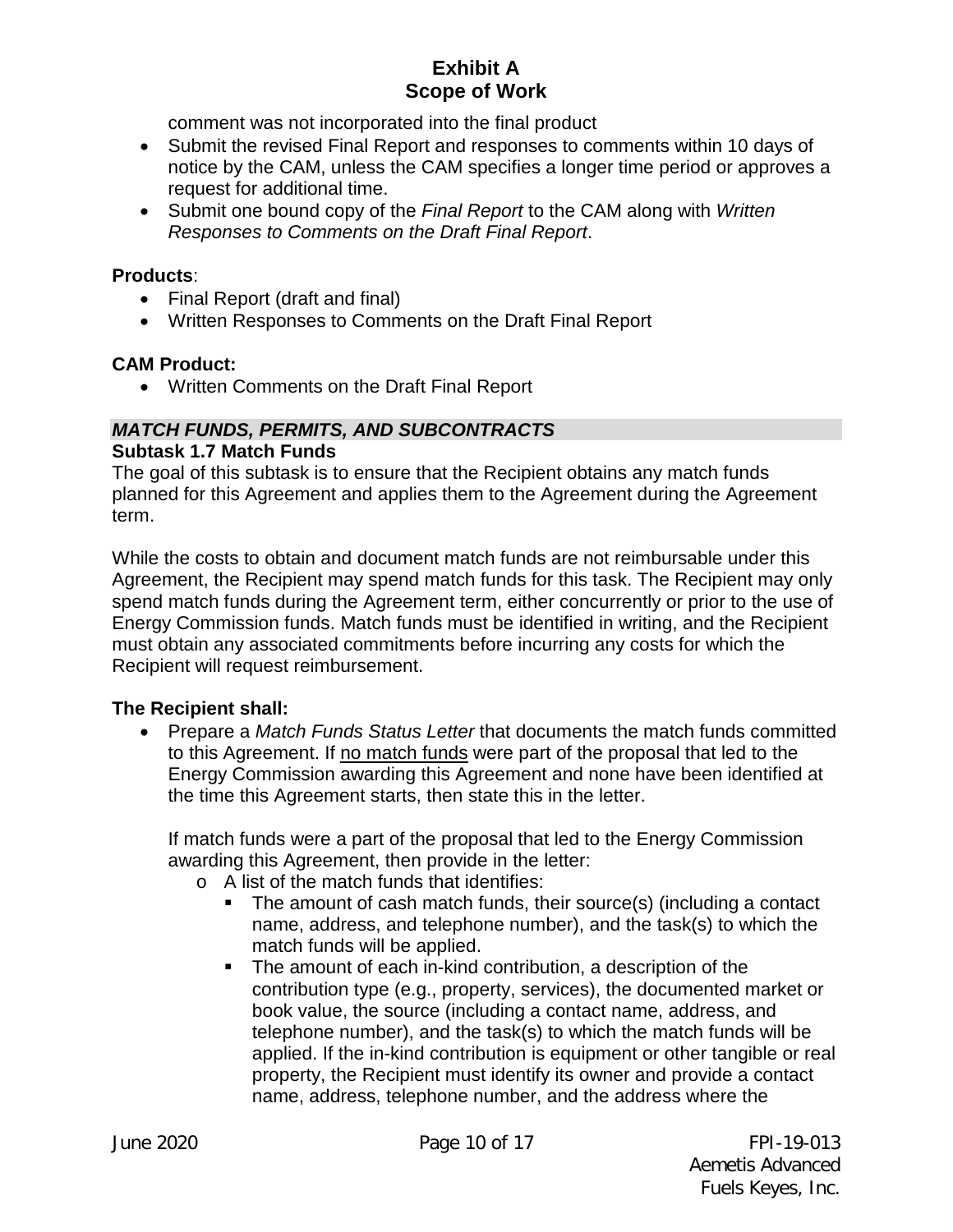property is located.

- $\blacksquare$  If different from the solicitation application, provide a letter of commitment from an authorized representative of each source of match funding that the funds or contributions have been secured.
- At the Kick-off meeting, discuss match funds and the impact on the project if they are significantly reduced or not obtained as committed. If applicable, match funds will be included as a line item in the progress reports and will be a topic at CPR meetings.
- Provide a *Supplemental Match Funds Notification Letter* to the CAM of receipt of additional match funds.
- Provide a *Match Funds Reduction Notification Letter* to the CAM if existing match funds are reduced during the course of the Agreement. Reduction of match funds may trigger a CPR meeting.

# **Products:**

- Match Funds Status Letter
- Supplemental Match Funds Notification Letter *(if applicable)*
- Match Funds Reduction Notification Letter *(if applicable)*

# **Subtask 1.8 Permits**

The goal of this subtask is to obtain all permits required for work completed under this Agreement in advance of the date they are needed to keep the Agreement schedule on track. Permit costs and the expenses associated with obtaining permits are not reimbursable under this Agreement, with the exception of costs incurred by University of California recipients. Permits must be identified and obtained before the Recipient may incur any costs related to the use of the permit(s) for which the Recipient will request reimbursement.

# **The Recipient shall:**

- Prepare a *Permit Status Letter* that documents the permits required to conduct this Agreement. If no permits are required at the start of this Agreement, then state this in the letter. If permits will be required during the course of the Agreement, provide in the letter:
	- $\circ$  A list of the permits that identifies: (1) the type of permit; and (2) the name, address, and telephone number of the permitting jurisdictions or lead agencies.
	- o The schedule the Recipient will follow in applying for and obtaining the permits.

The list of permits and the schedule for obtaining them will be discussed at the Kick-off meeting (subtask 1.2), and a timetable for submitting the updated list, schedule, and copies of the permits will be developed. The impact on the project if the permits are not obtained in a timely fashion or are denied will also be discussed. If applicable, permits will be included as a line item in progress reports and will be a topic at CPR meetings.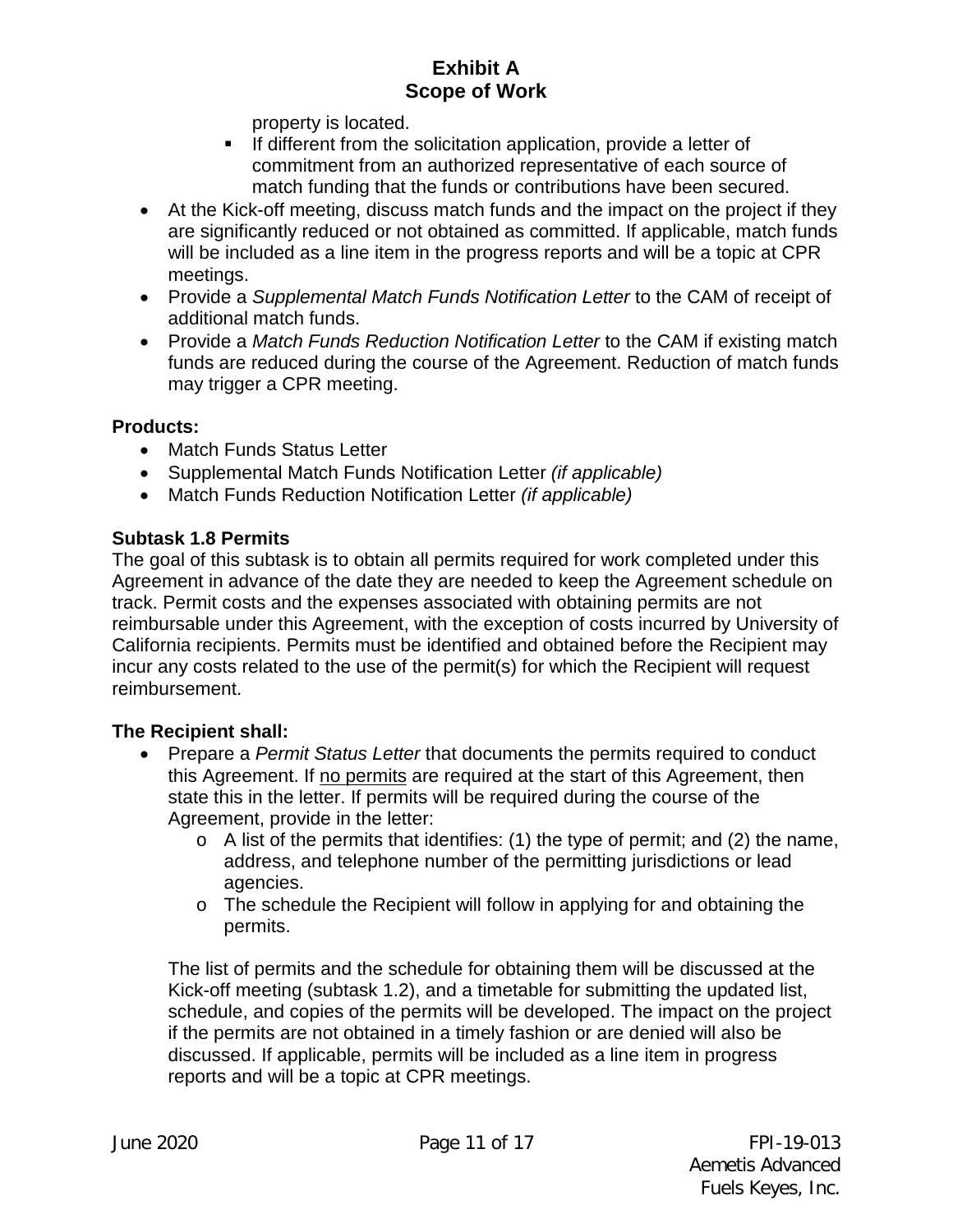- If during the course of the Agreement additional permits become necessary, then provide the CAM with an *Updated List of Permits* (including the appropriate information on each permit) and an *Updated Schedule for Acquiring Permits*.
- Send the CAM a *Copy of Each Approved Permit*.
- If during the course of the Agreement permits are not obtained on time or are denied, notify the CAM within 5 days. Either of these events may trigger a CPR meeting.

### **Products:**

- Permit Status Letter
- Updated List of Permits *(if applicable)*
- Updated Schedule for Acquiring Permits *(if applicable)*
- Copy of Each Approved Permit *(if applicable)*

### **Subtask 1.9 Subcontracts**

The goals of this subtask are to: (1) procure subcontracts required to carry out the tasks under this Agreement; and (2) ensure that the subcontracts are consistent with the terms and conditions of this Agreement.

### **The Recipient shall:**

- Manage and coordinate subcontractor activities in accordance with the requirements of this Agreement.
- Incorporate this Agreement by reference into each subcontract.
- Include any required Energy Commission flow-down provisions in each subcontract, in addition to a statement that the terms of this Agreement will prevail if they conflict with the subcontract terms.
- If required by the CAM, submit a draft of each *Subcontract* required to conduct the work under this Agreement.
- Submit a final copy of the executed subcontract.
- Notify and receive written approval from the CAM prior to adding any new subcontractors (see the discussion of subcontractor additions in the terms and conditions).

#### **Products:**

• Subcontracts *(draft if required by the CAM)*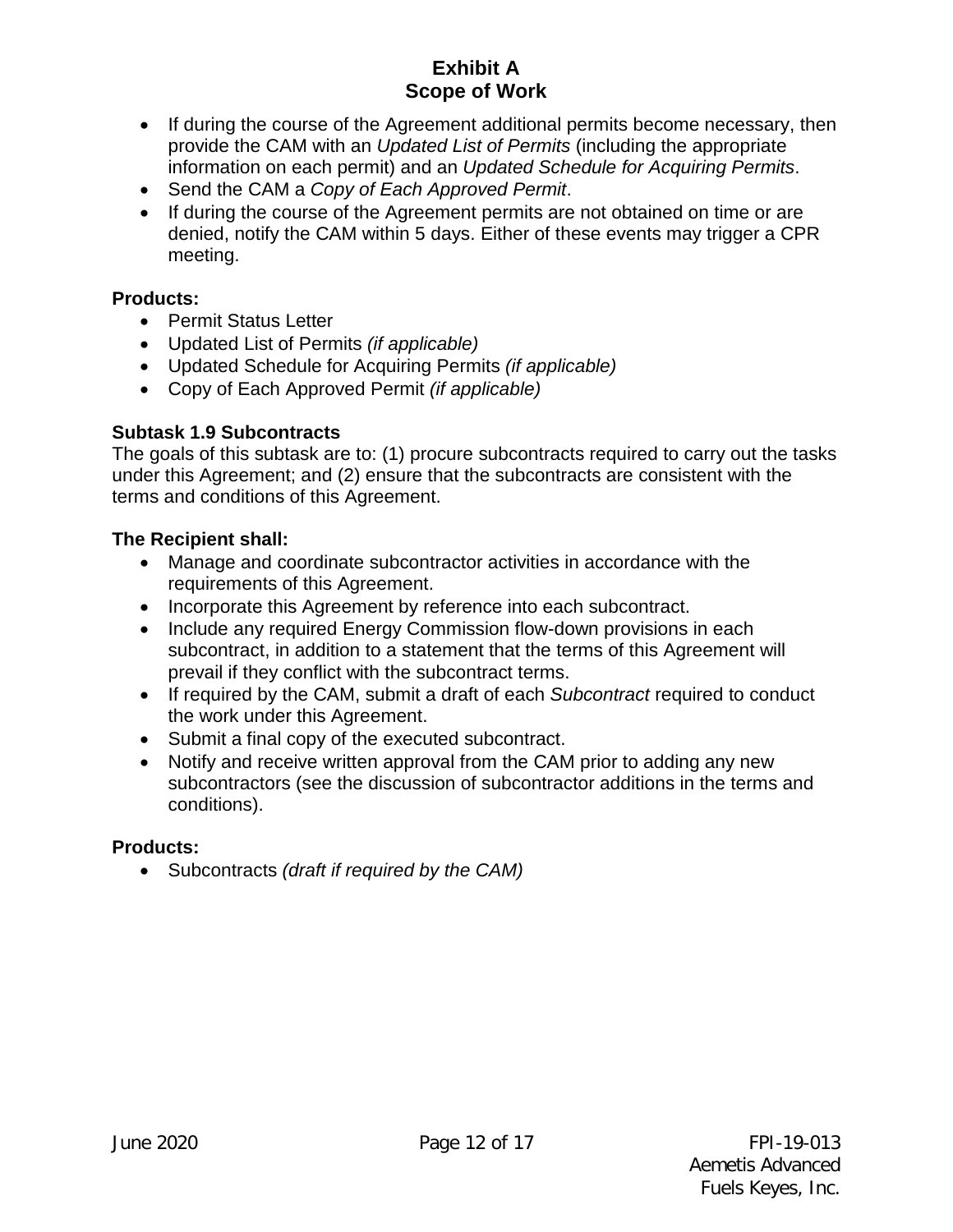### **IV. TECHNICAL TASKS**

*Products that require a draft version are indicated by marking "(draft and final)" after the product name in the "Products" section of the task/subtask. If "(draft and final)" does not appear after the product name, only a final version of the product is required. Subtask 1.1 (Products) describes the procedure for submitting products to the CAM.* 

### **TASK 2: PROJECT ENGINEERING DESIGN**

The goal of this task is to design the necessary equipment and plan the equipment layout for the demonstration site. The equipment to be designed for the microgrid are a solar PV array, BESS, microgrid controller, metering equipment, and upgrades to the plant site, including circuits.

#### **The Recipient shall:**

- Identify critical loads and quantify total power required to maintain them during a power outage. Determine necessary circuit upgrades, controls, and metering to manage these loads.
- Design the solar PV and BESS microgrid, including site integration with site preparation, solar PV layout, electrical equipment, control systems, and structural components at the facility.
- Design the required site upgrades, including electrical systems, ground preparation, fencing, and integration with existing load controls.
- Provide a *Project Design Memo* that shall include, but not be limited to:
	- o Summary of the steps taken to reach the final design and final layout;
	- o Discussion of barriers identified and the steps taken to overcome those barriers;
	- o Discussion of the final engineering design and equipment.

#### **Products:**

• Project Design Memo (draft and final)

# **TASK 3: SITE PREPARATION AND EQUIPMENT PROCUREMENT**

The goal of this task is to ready the site, and to procure the necessary equipment and materials for installation of the emerging microgrid system.

#### **The Recipient shall:**

- Procure equipment by:
	- o Discussing equipment, electrical, and installation requirements with Schneider Electric and potential California-based vendors.
	- o Finalizing equipment specification.
	- o Preparing equipment list. For each item, the list shall provide the name of the item and make, model, size, capacity or other information as appropriate to the item. Items to include:
		- **BESS**;
		- Solar PV system;
		- High voltage switchgear and breaker;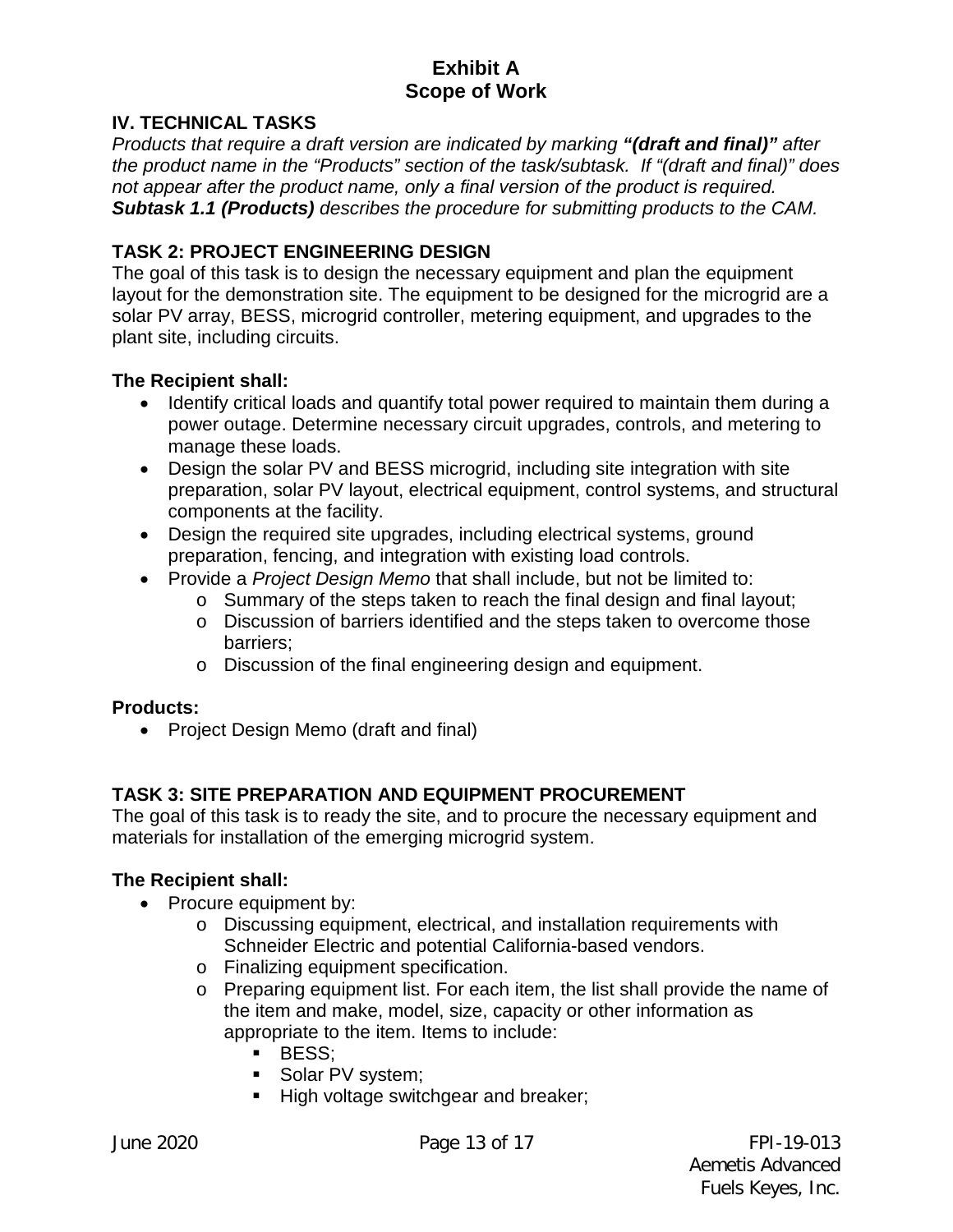- **Transformer:**
- Low voltage switchboard;
- **Microgrid controller; and**
- **Metering and monitoring system.**
- o Issuing bid documents, reviewing responses, and selecting Californiabased vendors.
- o Placing equipment orders.
- Secure all necessary permits required for installation and operation of all equipment.
- Prepare proposed locations at the site for installation of the new equipment. Steps include:
	- o Preparing the installation timeline.
	- o Identifying drop sites for new equipment.
	- o Accepting delivery of new equipment.
- Provide a *Site Preparation and Equipment Procurement Memo* that shall include, but not be limited to:
	- o Summary of the steps to prepare the site;
	- o Copy of the performance specifications for each equipment purchased by the grant;
	- o Summary of the bids received including bidder name;
	- o Copies of all required permits needed for installation at each site in accordance with subtask 1.8;
	- o Copies of the final procurement documents and purchase orders;
	- o Status of the planned installation including preliminary schedule for equipment delivery and installation; and
	- o Copies of equipment list and installation timeline.
- Prepare *CPR Report #1* and participate in a CPR Meeting in accordance with subtask 1.3.

#### **Products:**

- Site Preparation and Equipment Procurement Memo
- CPR Report #1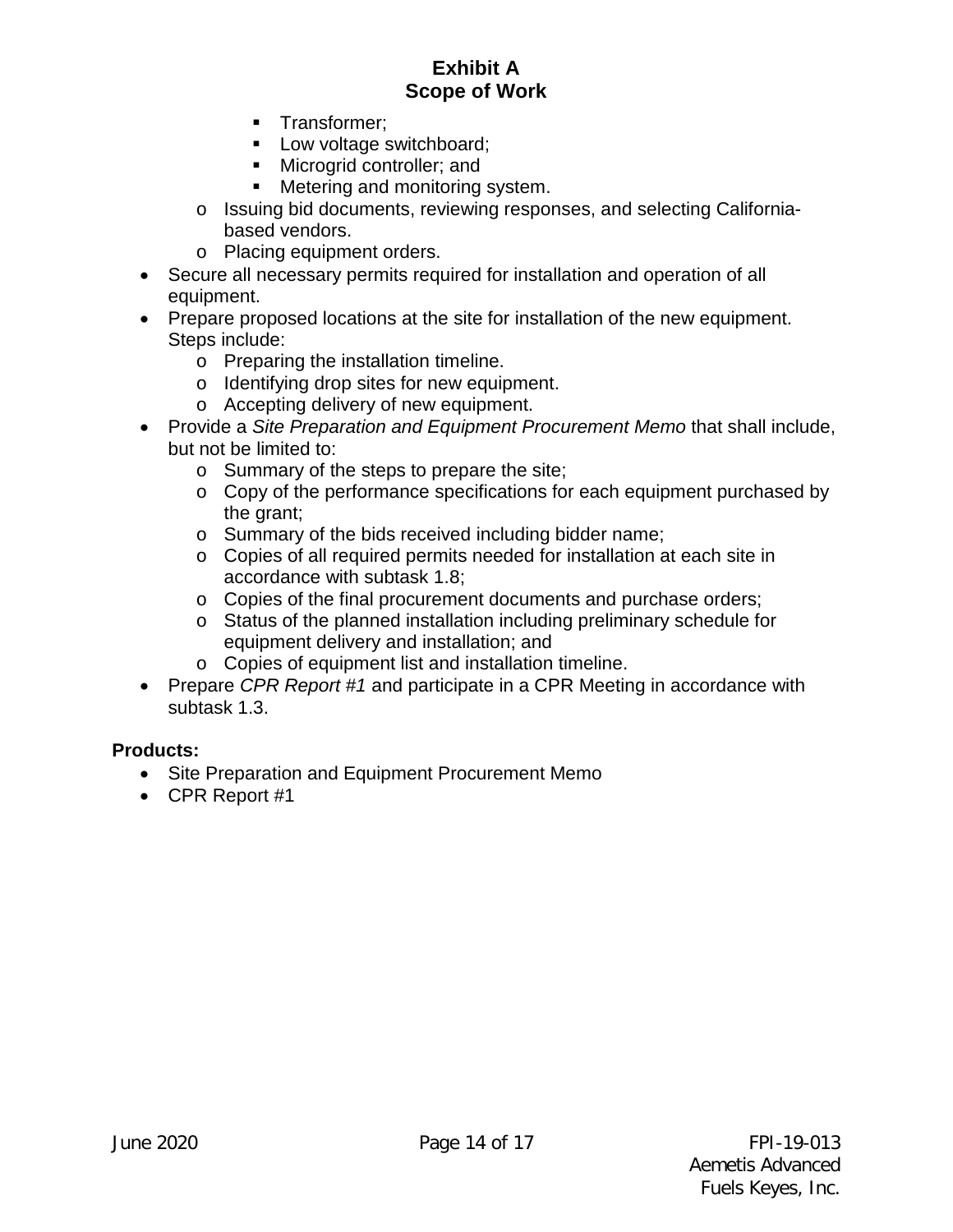# **TASK 4: EQUIPMENT INSTALLATION AND COMMISSIONING**

The goal of this task is to install and commission the equipment for this project, and resume normal plant operations.

### **The Recipient shall:**

- Execute installation of the equipment as outlined in the Installation Timeline and Equipment List. Install each piece of equipment or group of equipment as follows:
	- o Prepare drop sites as required
	- o Shut down plant processes as required
	- o Install new equipment
	- o Install Measurement and Verification (M&V) meters and equipment
	- o Conduct pre-startup safety review
	- o Perform cold commissioning, which will include:
		- **Completion and system check out**
		- **Confirmation of operational readiness**
	- o Perform hot commissioning, which will include:
		- **Performance testing of new systems**
		- **Performance testing of integration with existing energy** management and control systems
		- **Performance test run of new system**
		- Optimize system performance in response to testing in order to meet stated performance specification
- Provide an *Equipment Installation Memo* that shall include, but not be limited to:
	- o Summary of the equipment installation requirements.
	- o Discussion of barriers identified and the steps taken to overcome those barriers;
	- o Discuss results of equipment start-up and commissioning with respect to whether the equipment as installed meets the stated performance specifications.
- Prepare *CPR Report #2* and participate in a CPR meeting in accordance with subtask 1.3.

# **Products:**

- Equipment Installation Memo (draft and final)
- CPR Report #2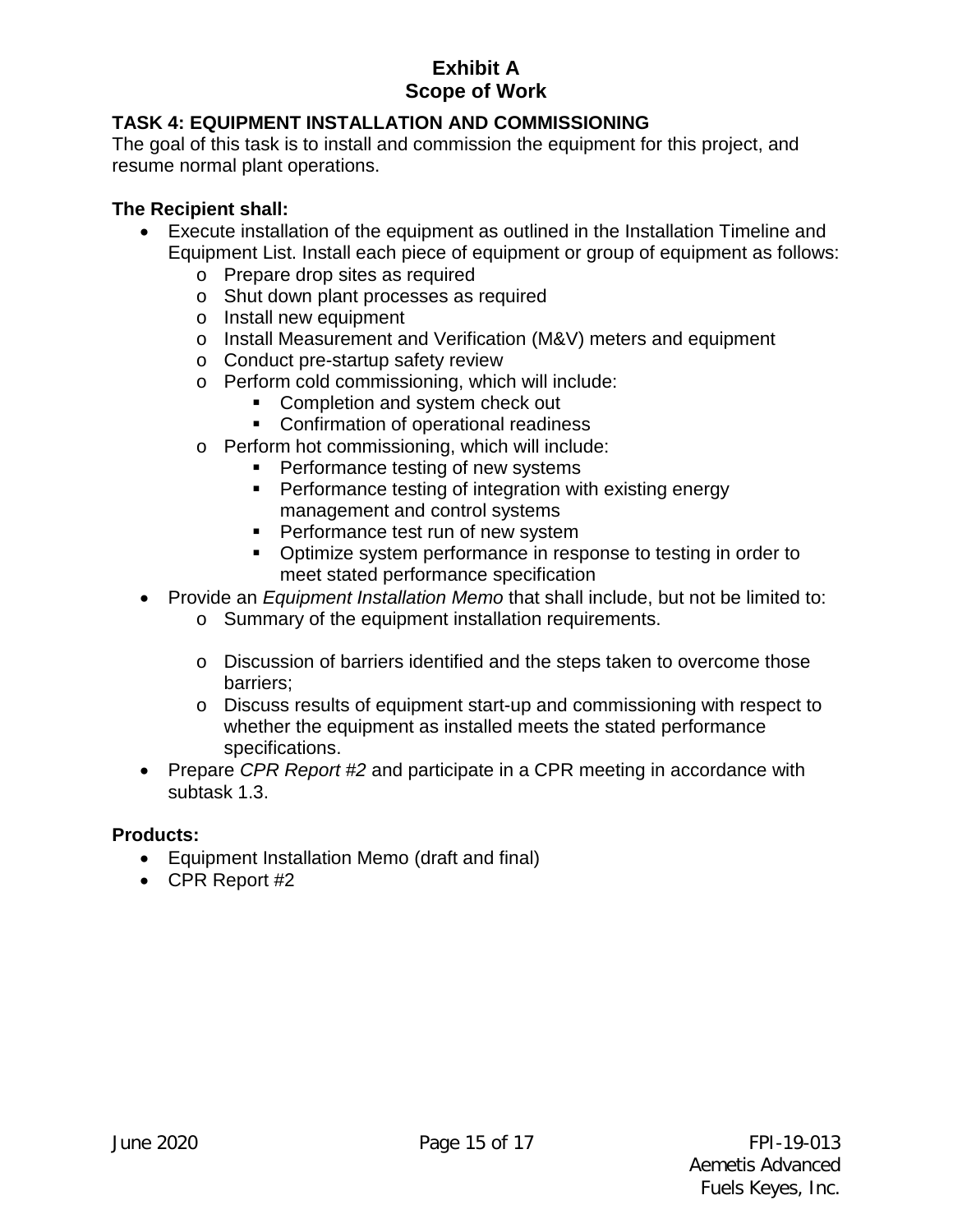# **TASK 5: MEASUREMENT AND VERIFICATION**

The goal of this task is to report the benefits resulting from this project by performing M&V of GHG and energy consumption reduction.

### **The Recipient shall:**

- Enter into agreement with M&V subcontractor per subtask 1.9 (if using outside vendor)
- Coordinate demonstration site visits with the M&V subcontractor at the demonstration site
- Develop M&V protocol for pre-installation measurements (and calculations):
	- o Electric, natural gas and/or other fossil fuel consumption and GHG emissions (use appropriate emissions factor from Attachment 8, FPIP Calculator Tool of the grant solicitation) of the equipment/process/system(s)/sub-system(s) that are to be upgraded and/or replaced and/or modified.
	- o Ensure installation of sub-metering equipment and data loggers for pre/post data analysis.
- Prepare and provide a detailed *M&V Plan* for each project demonstration site to include but not be limited to:
	- o A description of the monitoring equipment and instrumentation that will be used.
	- o A description of the key input parameters and output metrics that will be measured.
	- o A description of the M&V protocol and analysis methods to be employed.
	- o A description of the independent, third-party M&V services to be employed, if applicable.
- Perform three months (or shorter period as approved in writing by the CAM) of pre-installation measurements (and calculations) based on the M&V protocol for pre-installation.
- Prepare and provide a *Pre-Installation M&V Findings Report* that includes M&V protocol, pre-install measurements (and calculations), analysis, and results performed in this task.
- Develop M&V protocol for post-installation measurements (and calculations) of:
	- o Electric, natural gas and/or other fossil fuel consumption and GHG emissions (use appropriate emissions factor from Attachment 8 of the grant solicitation) of the equipment/process/system(s)/sub-system(s) that will be upgraded and/or replaced and/or modified
- Perform 12 months (or shorter period as approved in writing by the CAM) of postinstallation measurements based on M&V protocol for post-installation.
- Provide a summary of post-installation M&V progress in Progress Report(s) (see subtask 1.5) which shall include but not be limited to:
	- o A narrative on operational highlights from the reporting period, including any stoppages in operation and why; and
	- o A summary of M&V findings from the reporting period.
- Analyze post-installation electrical, natural gas and/or other fossil fuel consumption and GHG emissions.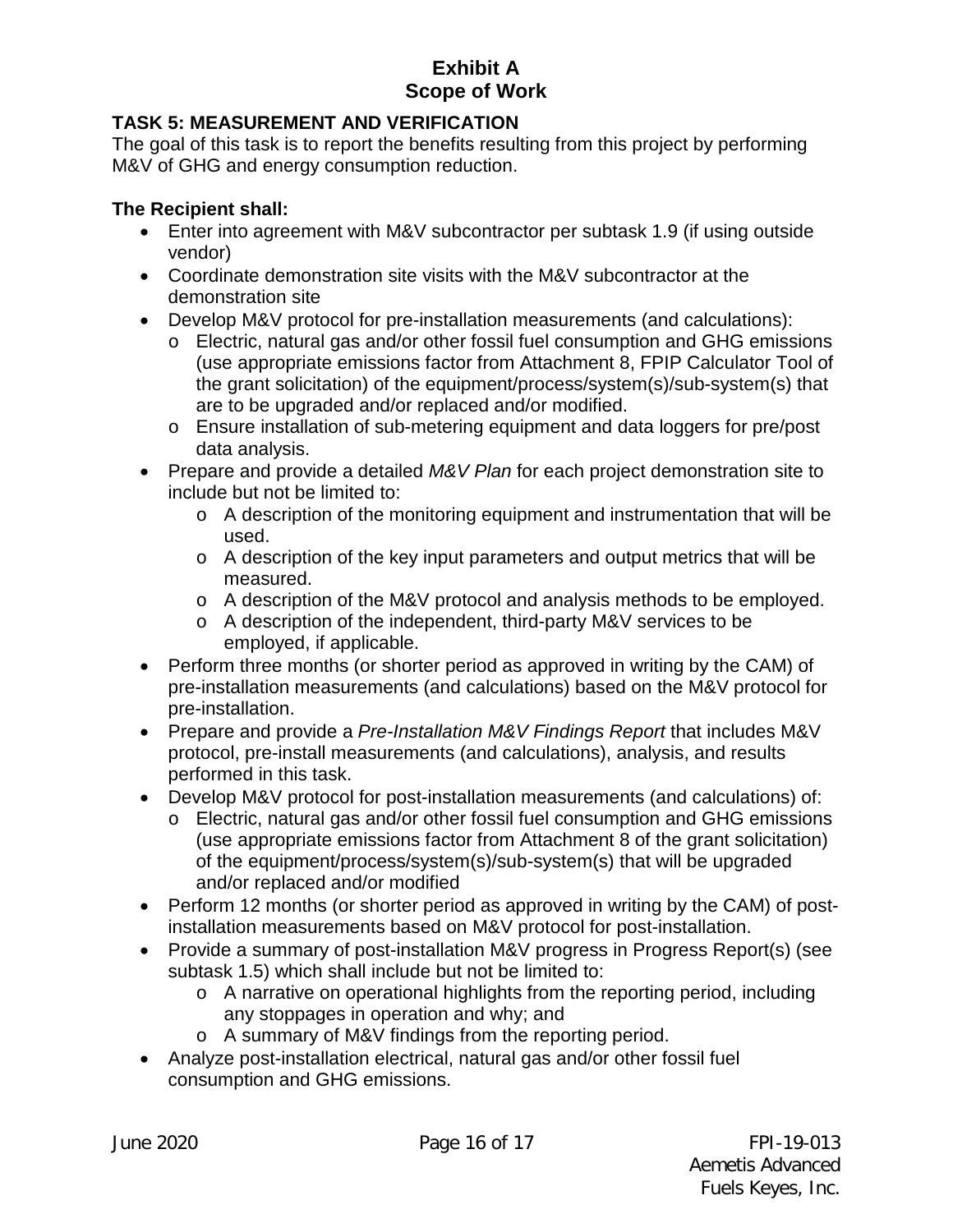- Prepare and provide a *Post-Installation M&V Findings Report* that includes M&V protocol, pre and post install measurements (and calculations), analysis, and results performed in this task. Results should at a minimum report on the reduction of electricity, natural gas and/or other fossil fuel usage and reductions of GHG emissions that directly result from this project, and include:
	- o All key assumptions used to estimate and determine energy and GHG reductions (and additions, if applicable).
	- o All key assumptions used to estimate projected benefits, including targeted market sector (e.g., population and geographic location), projected market penetration, baseline and projected energy use and cost, operating conditions, and emission reduction calculations.
	- o Discuss whether the energy and GHG reduction goals in section II.C were met.
- Prepare *CPR Report #3* and participate in a CPR meeting in accordance with subtask 1.3.

# **Products:**

- M&V Plan (draft and final)
- Pre-Installation M&V Findings Report (draft and final)
- Post-Installation M&V Findings Report(s) (draft and final)
- CPR Report #3

# **TASK 6: TECHNOLOGY/KNOWLEDGE TRANSFER ACTIVITIES**

The goal of this task is to make the knowledge gained, project results, and lessons learned available to the public and key decision makers.

# **The Recipient shall:**

- Provide scholarships to students from low-income and disadvantaged communities.
- When directed by the CAM, develop *Presentation Materials* for an Energy Commission- sponsored conference/workshop(s) on the project.
- When directed by the CAM, participate in workshops symposium(s) sponsored by the California Energy Commission.
- Provide at least (6) six *High Quality Digital Photographs* (minimum resolution of 1300x500 pixels in landscape ratio) of pre and post technology installation at the project site(s) or related project photographs.

# **Products:**

- Presentation Materials (draft and final)
- High Quality Digital Photographs

# **V. PROJECT SCHEDULE**

Please see the attached Excel spreadsheet.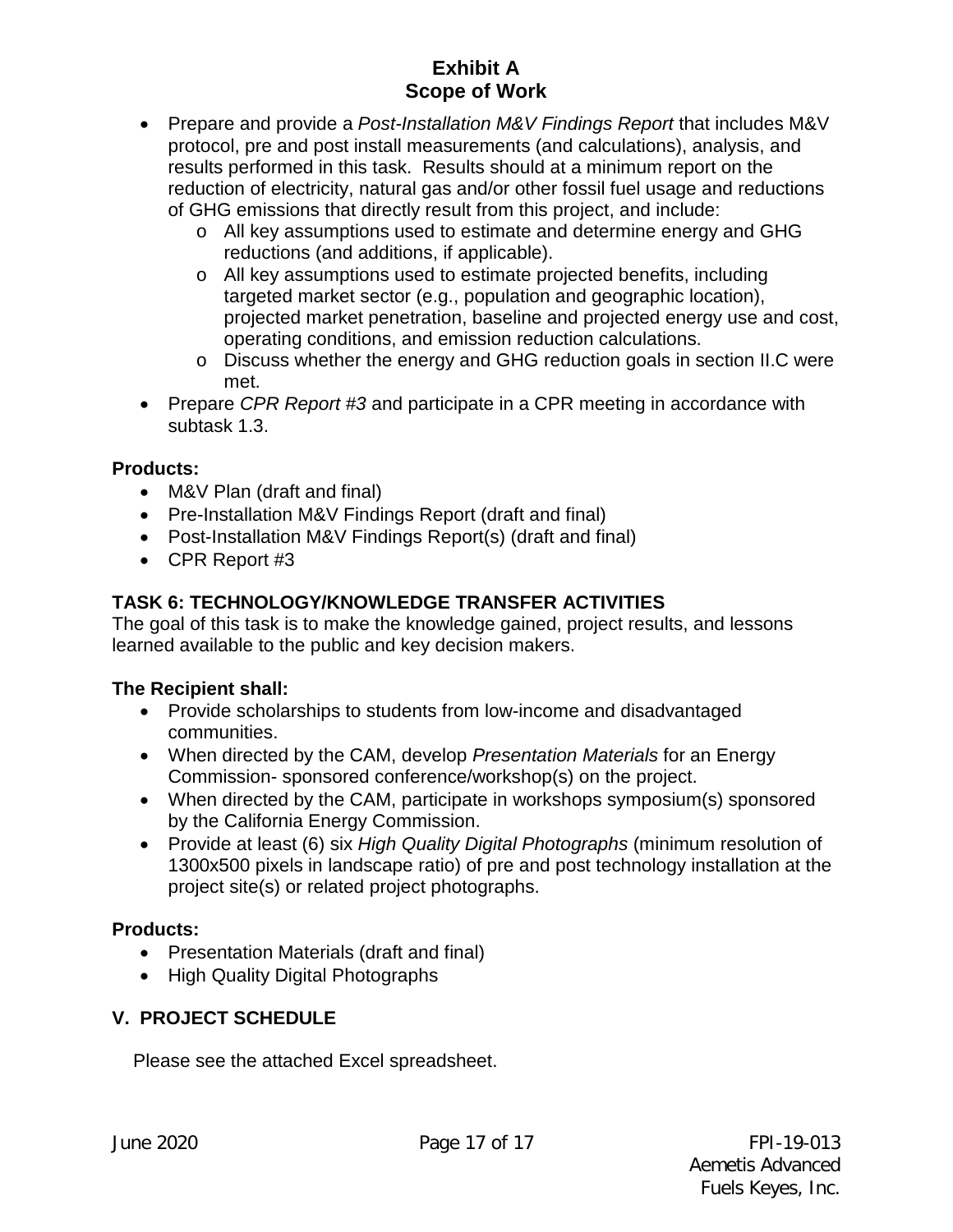#### **Notice of Exemption Form D**

| To:                   | Office of Planning and Research<br>PO Box 3044<br>1400 Tenth Street, Room 113<br>Sacramento, CA 95812-3044 |                                                      |                                   | <b>From:</b> California Energy Commission<br>1516 Ninth Street, MS-48<br>Sacramento, CA 95814 |
|-----------------------|------------------------------------------------------------------------------------------------------------|------------------------------------------------------|-----------------------------------|-----------------------------------------------------------------------------------------------|
|                       | <b>Project Applicant:</b>                                                                                  | Aemetis Advanced Fuels Keyes, Inc.                   |                                   |                                                                                               |
| <b>Project Title:</b> |                                                                                                            | Aemetis Integrated Microgrid Solution (AIMS) Project |                                   |                                                                                               |
|                       | <b>Project Location – Specific:</b>                                                                        |                                                      |                                   | 4209 Jessup Rd, east of Faith Home Road, north of Jessup Road (APN# 045-026-039)              |
|                       | <b>Project Location – City:</b>                                                                            | Ceres 95307                                          | <b>Project Location – County:</b> | <b>Stanislaus</b>                                                                             |

#### **Description of Nature, Purpose and Beneficiaries of Project:**

This project will design, install, and operate an emerging microgrid system consisting of a 1.56 megawatt (MW) photovoltaic array and 1.25 MW/2.5MWh battery energy storage system to offset the use of natural gas and electricity by generating it onsite for the animal food production facility. Specifically, solar photovoltaics, battery energy storage, and a microgrid controller will be installed which will produce renewable electricity and reduce greenhouse gas emissions. The 10.95-acre site includes M (Industrial) zoning east of the main drive aisle and P-D (Planned Development) zoning to the west. The arrays will be installed on an elevated structure over the site's stormwater basin and over areas with vehicle traffic.

The lead agency, Stanislaus County Planning Department, determined that the project was exempt under CEQA.

| <b>Name of Public Agency Approving Project:</b>                      | California Energy Commission                                                                   |
|----------------------------------------------------------------------|------------------------------------------------------------------------------------------------|
| <b>Name of Person or Agency Carrying Out Project:</b>                | Aemetis Advanced Fuels Keyes, Inc.                                                             |
| <b>Exempt Status:</b> ( <i>check one</i> )                           |                                                                                                |
|                                                                      | Ministerial Exemption (Pub. Resources Code § 21080(b)(1); Cal. Code Regs., tit 14, § 15268);   |
|                                                                      | Declared Emergency (Pub. Resources Code § 21080(b)(3); Cal. Code Regs., tit 14, § 15269(a));   |
|                                                                      | Emergency Project (Pub. Resources Code § 21080(b)(4); Cal. Code Regs., tit 14, § 15269(b)(c)); |
| $\mathbf{X}$<br>Categorical Exemption. State type and section number |                                                                                                |
| Cal. Code Regs., tit 14, § 15301, 15304, 15311                       |                                                                                                |
| Statutory Exemptions. State code number.                             |                                                                                                |
| Common Sense Exemption. (Cal. Code Regs., tit 14, §15061(b)(3))      |                                                                                                |

#### **Reasons why project is exempt:**

California Code of Regulations, title 14, section 15301: The project involves minor alteration and operation of existing facilities. Solar arrays and battery energy storage system will be installed to power existing on-site biofuels and animal food production facility. These installations will not expand the existing use and will not have a significant effect on the environment.

California Code of Regulations, title 14, section 15304: The project to install solar arrays involves installation over disturbed land utilized in conjunction with the development. This project involves minor alterations in the

Authority cited: Sections 21083 and 21110, Public Resources Code. Reference: Sections 21108, 21152, and 21152.1, Public Resources Code. Aemetis Advanced Fuels Keyes, Inc.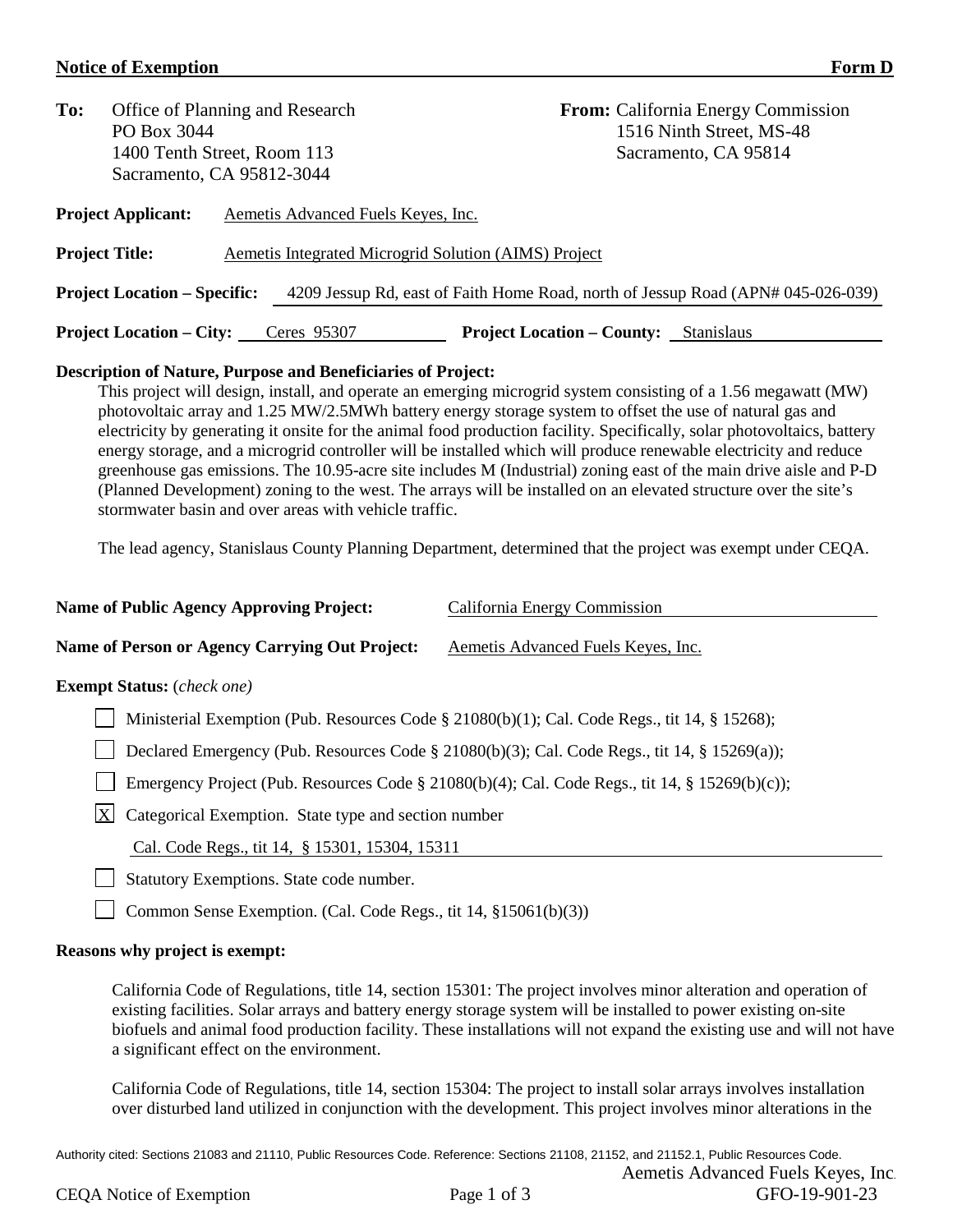condition of land including minor trenching and backfilling where the surface is restored. These activities will will not have a significant effect on the environment.

California Code of Regulations, title 14, section 15311: The project will install new solar arrays to serve the existing, onsite biofuels and animal food production facility. These installations will not expand the existing agricultural use and will not have a significant effect the environment.

Each exemption is an independent basis for finding the project exempt.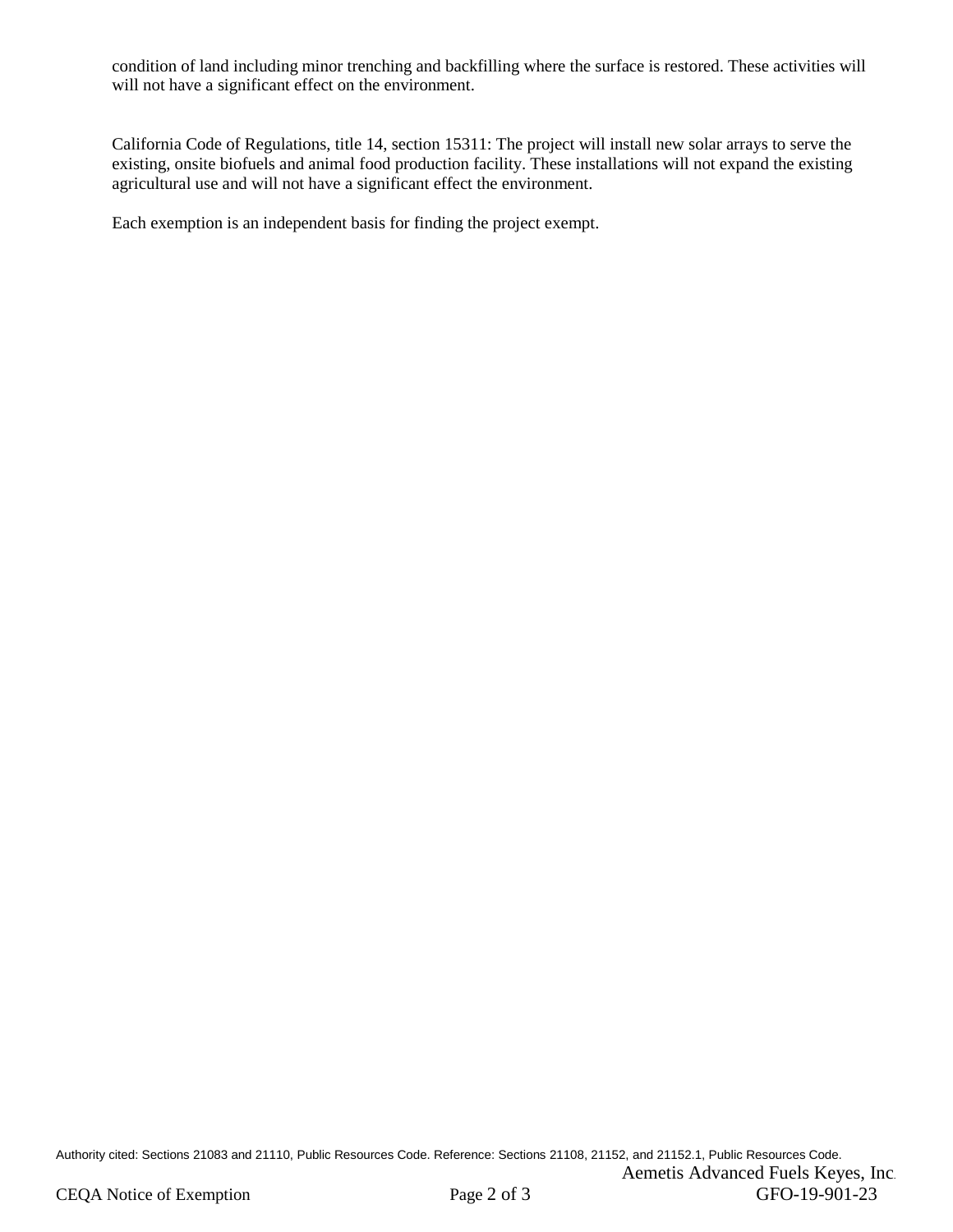| <b>Responsible Agency</b>                                                                                                                                                        |                                     |                                  |               |              |  |  |  |
|----------------------------------------------------------------------------------------------------------------------------------------------------------------------------------|-------------------------------------|----------------------------------|---------------|--------------|--|--|--|
| <b>Contact Person:</b>                                                                                                                                                           | <b>Kevin Uy</b>                     | Area code/Telephone/Ext:         |               | 916-327-1533 |  |  |  |
| If filed by applicant:<br>1. Attach certified document of exemption finding.<br>2. Has a Notice of Exemption been filed by the public agency approving the project?<br>Yes<br>No |                                     |                                  |               |              |  |  |  |
| Signature:                                                                                                                                                                       |                                     | Date:                            | <b>Title:</b> |              |  |  |  |
| ΙXΙ                                                                                                                                                                              | <b>Signed by Responsible Agency</b> |                                  |               |              |  |  |  |
| <b>Signed by Lead Agency</b>                                                                                                                                                     |                                     |                                  |               |              |  |  |  |
| <b>Signed by Applicant</b>                                                                                                                                                       |                                     | Date received for filing at OPR: |               |              |  |  |  |